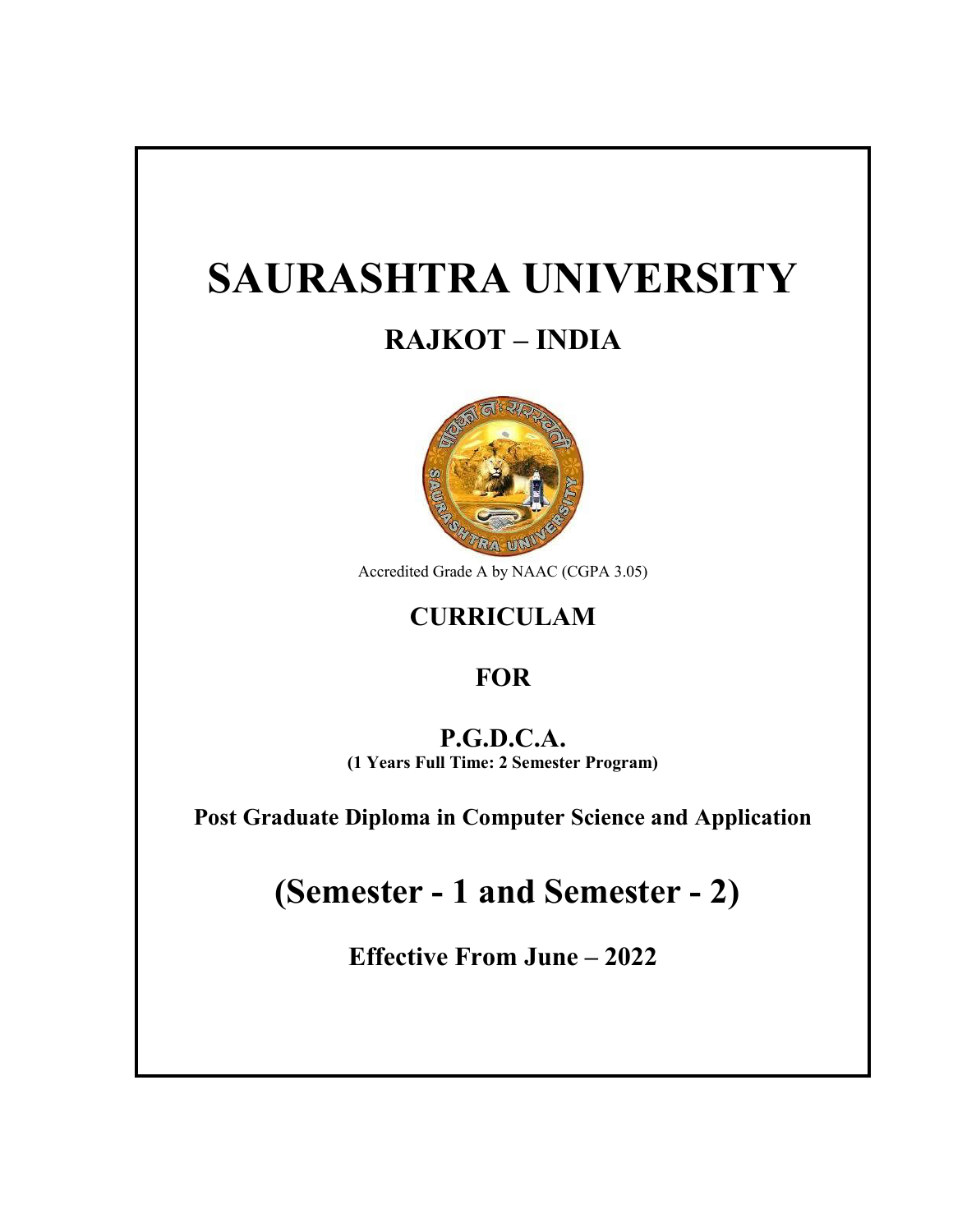#### P.G.D.C.A. (Semester – 1 and Semester -2) **POST GRADUATE DIPLOMA IN COMPUTER SCIENCE AND APPLICATIONS** SAURASHTRA UNIVERSITY Effective From June – 2022 **(PGDCA**)

#### **(1 year full time: 2 Semester Programme)**

## Ordinance:<br>O.P.G.D.C.A. 1

- Candidate seeking admission to the Post Graduate Diploma in Computer Science and Application must have a Bachelor degree of minimum three years duration or equivalent from any recognized university.
- **O.P.G.D.C.A. 2** The duration of the course will be full time one academic year. The examination for the post graduate diploma in computer science and applications will be conducted under the semester system. For this purpose, the academic year will be divided into two semesters. No candidate will allowed joining any other course simultaneously. tion or equivalent from any recognized university.<br>
duration of the course will be full time one academic year. The<br>
mination for the post graduate diploma in computer science and<br>
ications will be conducted under the seme
- **O.P.G.D.C.A. 3** No candidates will be admitted to any semester examination for PGDCA unless it is certified by the head, computer center that he has attended courses of study to the satisfaction of the head of the institute recognized for teaching courses of study in post graduate diploma in computer applications. is will be conducted under the semester system. For this purpose, inc year will be divided into two semesters. No candidate will ining any other course simultaneously.<br>tates will be admitted to any semester examination for
- **O.P.G.D.C.A. 4** Candidate desirous of appearing at any semester examination of the post graduate diploma in computer science and applications must forward their applications in the prescribed form to the controller of examination, through the head of institute on or before the date prescribed for the purposes under the relevant ordinance. unless it is certified by the head, computer center that he has attended courses<br>of study to the satisfaction of the head of the institute recognized for teaching<br>courses of study in post graduate diploma in computer scien
- **O.P.G.D.C.A. 5** After successful passing semester 1 candidate awarded CCC certificate, after passing semester - 1 and semester - 2 candidates will be awarded CCC+ certificate. After successful passing semester - 1 candidate awarded C<br>passing semester - 1 and semester - 2 candidates will<br>certificate.<br>A candidate fails in any number of subjects in the first se<br>will be permitted to continue his st

## **Regulations:**

A candidate fails in any number of subjects in the first semester examination will be permitted to continue his studies at a subsequent semester

#### **R.P.G.D.C.A. 2**

The standard of passing the P.G.D.C.A. degree examination will be as under:

- (1) To pass any semester examination of the P.G.D.C.A. degree, a candidate must obtain at least 40% marks in the university examination separately in each course of theory and practical. (2) CLA. 1 A candidate fails in any number of subjects in the first semester examination will be permitted to continue his studies at a subsequent semester (1) To pass any semester examination of the P.G.D.C.A. degree, a c
- University.

#### **R.S.B.C.A. – 2. Marks and credit hours of each course**

Marks of Internal examination, university examination and credit hours will be as under:

- Marks of Internal examination, university examination and credit hours will be as under:<br>1. Total marks of each theory course are 100 (university examination of 70 marks + internal examination of 30 marks).
- 2. Marks of each unit in the course are equal (i.e. 14 Marks). Total marks of each course are 14x5=70 for university examination.
- 3. Credit hours (lectures) for each unit in the course are e equal (i.e. 12 hours). Total credit hours (lectures) of each course are  $12x5=60$ .
- 4. Total marks of each practical and project Total project-viva course are 100. No internal examination of marks in practical and project-viva courses.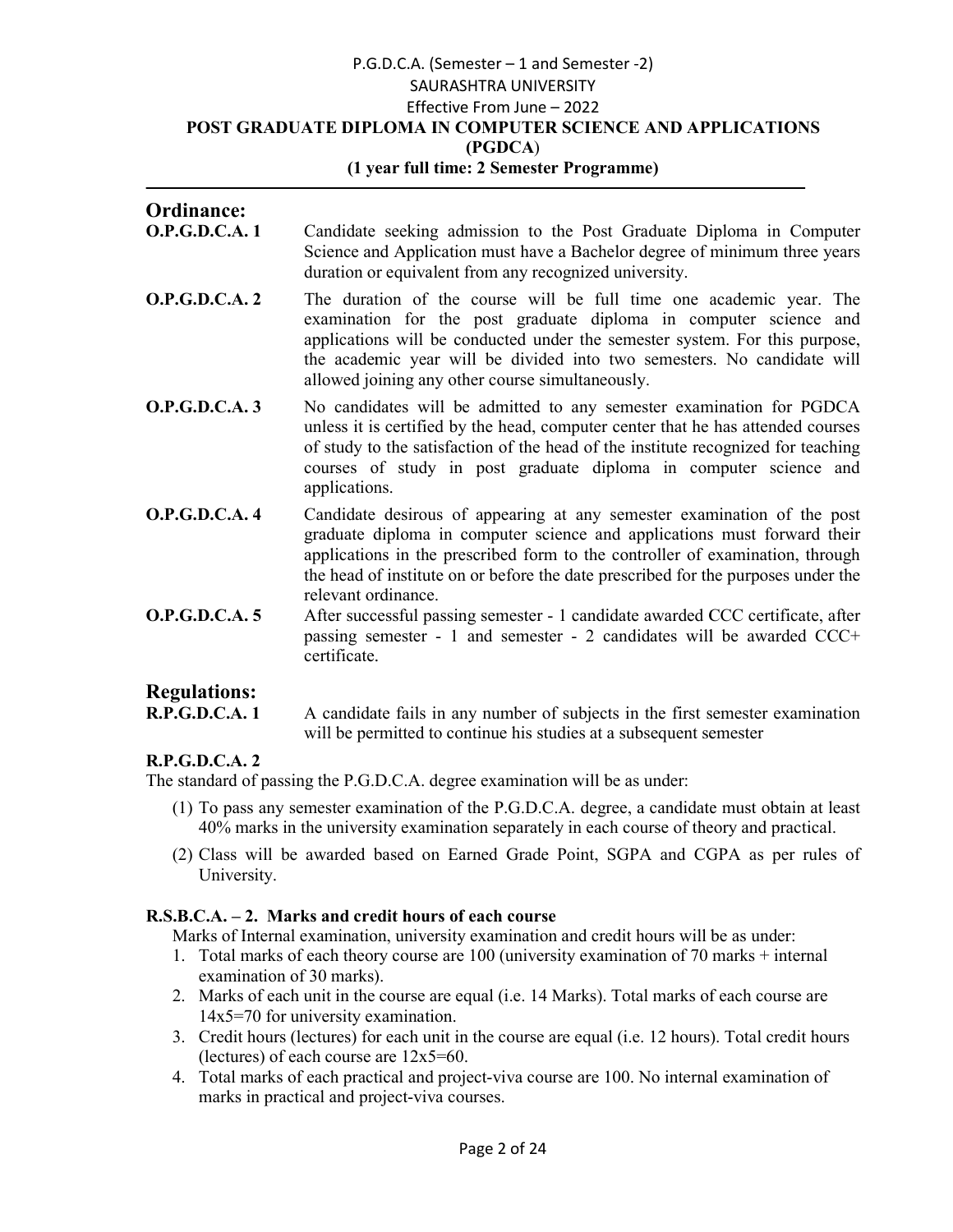#### **R.S.B.C.A. – 3. Structure of Question Paper**

Question Paper contains 5 questions (each of 14 marks). Every question will be asked from corresponding unit as specified in the syllabus of each course. (i.e. Question-1 from Unit No.1 and remaining questions from their corresponding units)

Every question is divided in four parts like (a), (b), (c) and (d). Part (a) contains four objective type questions (not MCQ) like definition, reason, answer in one line, answer in one word etc., each of one marks and no internal option. Part (b) contains two questions each of two marks and student will attempt any one out of two. Part (c) contains two questions each of three marks and student will attempt any one out of two. Part (d) contains two questions each of five marks and student will attempt any one out of two.

#### **R.P.G.D.C.A. 4**

The following is the syllabus of various courses to be studied for the Post-graduate Diploma in Computer Science and Applications.

| SR.<br>NO.                           | <b>COURSE</b>                                    | No. of<br>LECT./Lab.<br><b>PER</b><br><b>WEEK</b> | <b>CREDI</b> |  |
|--------------------------------------|--------------------------------------------------|---------------------------------------------------|--------------|--|
| 1.                                   | $CS-01$<br>FUNDAMENTAL OF PROGRAMMING USING C    | 5                                                 | 5            |  |
| 2.                                   | $CS-02$<br>DATABASE MANAGEMENT SYSTEM            | 5                                                 | 5            |  |
| 3.                                   | $CS-03$<br>WEB DEVELOPMENT USING PHP             | 5                                                 | 5            |  |
| 4.                                   | $CS - 04$<br>FUNDAMENTAL OF WEB PROGRAMMING      | 5                                                 | 5            |  |
| 5.                                   | $CS-05$<br>PRACTICALS -1 (BASED ON CS-01 &CS 2)  | 5                                                 | 5            |  |
| 6.                                   | $CS-06$<br>PRACTICALS-2 (BASED ON CS-03 & CS-04) | 5                                                 | 5            |  |
| <b>Total Credits of Semester - 1</b> |                                                  |                                                   |              |  |

#### **P.G.D.C.A. (Semester – 1)**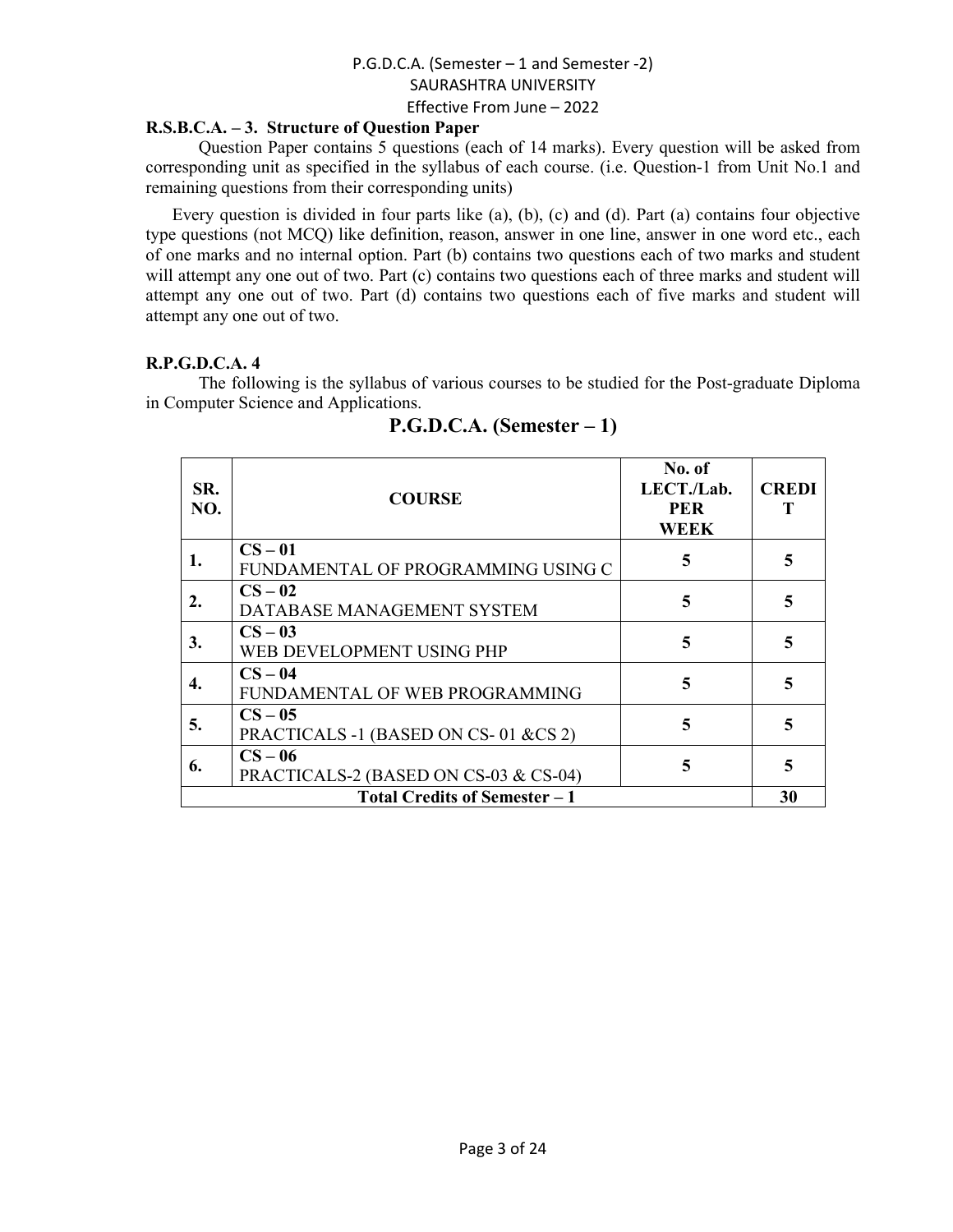#### **CS-01: FUNDAMENTAL OF PROGRAMMING USING C**

**Objectives:**The aim of this course is to introduce to the students the rudiments of structured programming using C language. Students will become familiar with problem solving techniques and algorithm development.

**Prerequisites:** Basic understanding of Computer programming terminologies, Basic mathematical and arithmetic knowledge

- Able to illustrate and explain basic concepts of programming
- Able to understand the concept of control statements.
- Able to translate the real-life situations in programming form and solve them using some fundamentals of Programming.
- Able to translate the real-life situations in programming form and solve them by storing data into files and analysed user defined data types and test and detect that it is optimized applications.
- Able to understand the real-life situation in programming and solve it using concepts of linked list bitwise operators and c preprocessor statements.

| Uni<br>t<br>No. | <b>Topics</b>                                                 | <b>Details</b>                                                                                                                                                                                                                     |
|-----------------|---------------------------------------------------------------|------------------------------------------------------------------------------------------------------------------------------------------------------------------------------------------------------------------------------------|
| 1               | <b>Introduction to</b><br>Programming &<br><b>Basics of C</b> | Concepts of Algorithm & Flowcharts<br>Process of Compilations<br>Generic of Language, Basic features of C<br>Language like indenter, keyword, variable, data<br>types, operators and expression, Basic Screen and<br>Keyboard I/O. |
| $\overline{2}$  | Control<br><b>Statements, Arrays</b><br>& String              | <b>Test Condition</b><br>Conditional execution and selection<br>Iteration and Repetitive Executions<br>$\bullet$<br>Nested Loops<br>Introduction to contiguous data types<br>One dimensional array, multidimensional arrays        |
| 3               | <b>String</b><br>andFunction                                  | Array as strings<br>Multidimensional character arrays<br>Operations on strings<br>$\bullet$<br>Concept of modular programming<br>Using functions<br>Scope of data<br>Recursive functions<br>Command line arguments                 |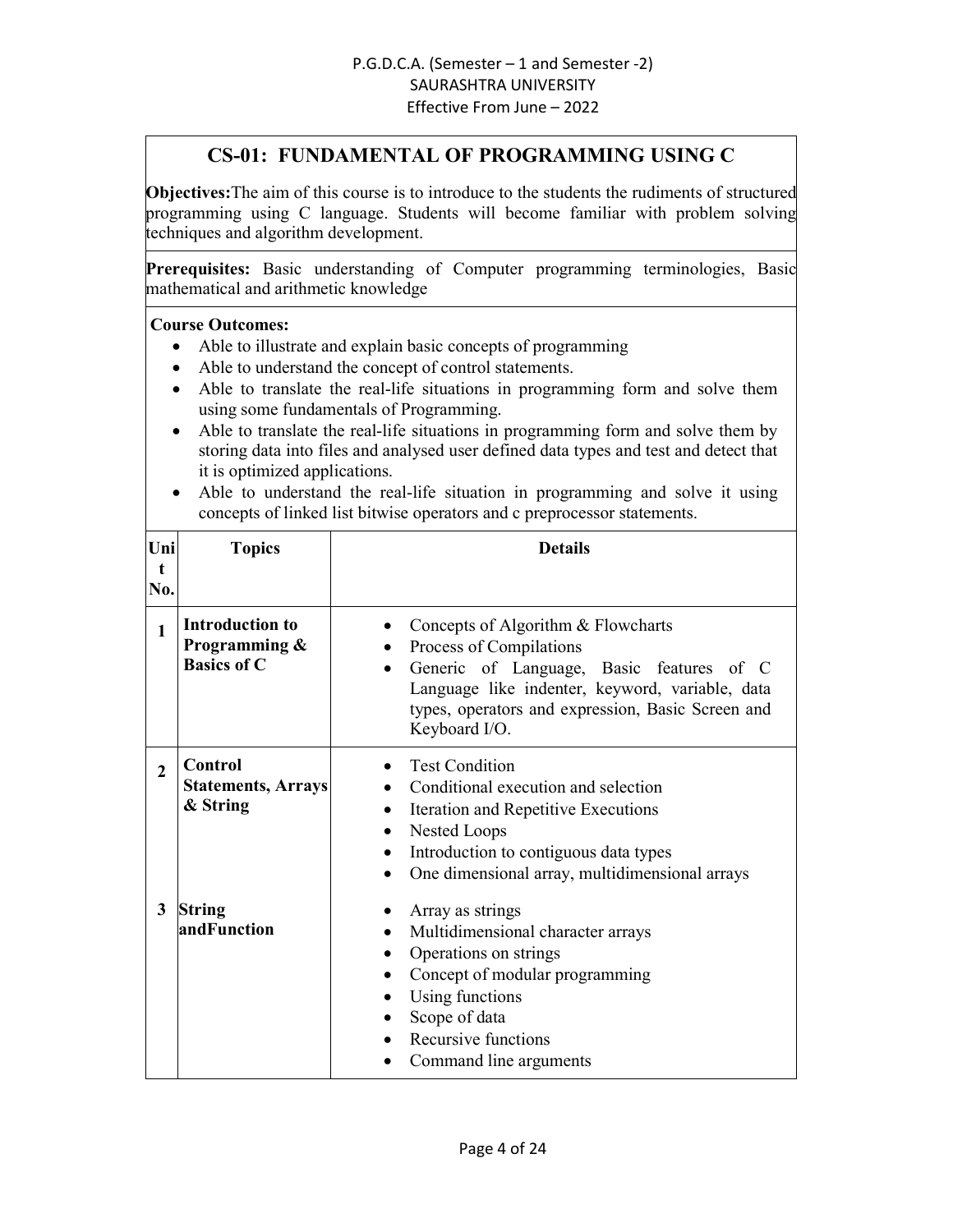| $\boldsymbol{\Lambda}$  | <b>Pointer and User</b><br><b>Defined Data Types</b> | Need of pointer<br>Types and uses of pointer<br>Array and Pointers<br>Pointers and strings<br>Pointer to Pointer<br>Pointers and functions<br>Other aspect of pointers.<br>Introduction to structures<br>Usage of structure<br>Nested structures<br>Union and its usage<br>$\bullet$<br><b>Enumeration</b> types<br>Bit fields. |
|-------------------------|------------------------------------------------------|---------------------------------------------------------------------------------------------------------------------------------------------------------------------------------------------------------------------------------------------------------------------------------------------------------------------------------|
| $\overline{\mathbf{5}}$ | <b>File Handling</b>                                 | Types of files<br>Working with files<br>Usage of file management functions.<br>fopen, fclose, fprintf, fscanf, fputc, fgetc, putw, getw,<br>fread, fwrite, fgets, fputs, rewing, fseek, ftell, ferror,<br>feof<br>Binary File & Text File                                                                                       |

| Seminar            |   | 5 Lectures |
|--------------------|---|------------|
| <b>Expert Talk</b> | - | 5 Lectures |
| Test               |   | 5 Lectures |

#### Total Lectures  $60 + 15 = 75$

- 1. Programming in C, by Pradip Dey & Manas Ghosh, Publisher Oxford
- 2. C: The Complete Reference, by Herbert Schildt, Publisher Tata McGraw Hill.
- 3. Let us C, by Yashwant Kanitkar, Publisher BPB Publication
- 4. Schaum's Outline of Programming with C, By: Byron Gottfried, Publisher Shaum Series
- 5. Programming with ANSI and Turbo C, by Ashok N Kamthane, Publisher Pearson Education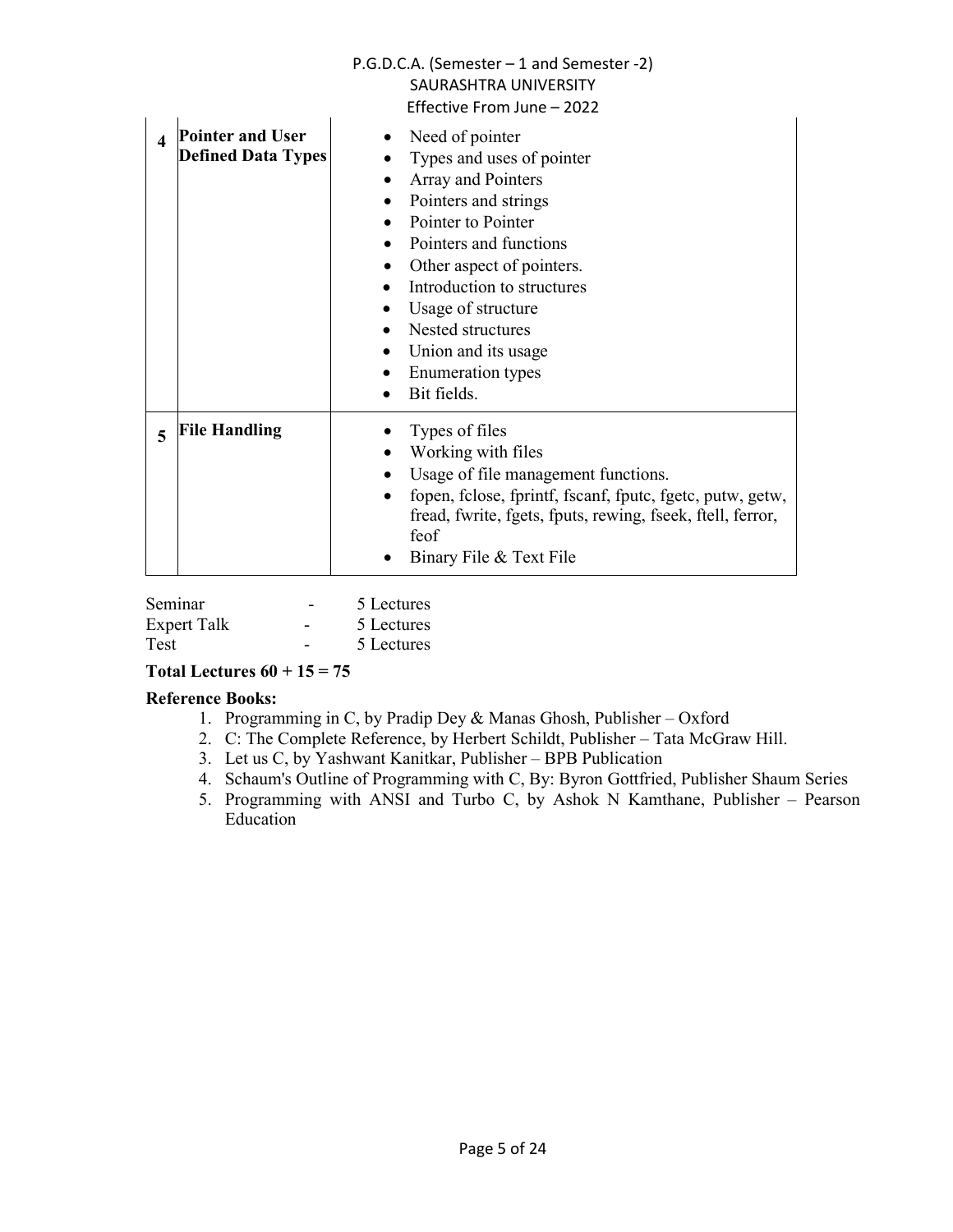#### **CS-02: DATABASE MANAGEMENT SYSTEM**

**Objectives:**Database Management System (DBMS) aims to present an introduction with a prominence on how to organize, maintain and retrieve data proficiently and effectively from the Database system. We also aim to create a strong foundation for application database design based on the concepts related to database, database models and database operations.

**Prerequisites:**Basic knowledge of file, data and database terminologies.

- Able to recall basic concepts of database systems and its architecture.
- Able to recall and Extrapolate types of data models and database systems.
- Able to draw an Entity-Relationship diagram. Extrapolate the concept of Normalization.
- Able to distinguish between the DDL, DCL, TCL, DML, DQL.
- Able to extrapolate the restricting and sorting the data.
- Able to extrapolate the concepts of joining, grouping and subquery.

| Uni                     |                                                                         |                                                                                                                                                                                                                                                                                                                                                                                                                                                                                                                                     |  |
|-------------------------|-------------------------------------------------------------------------|-------------------------------------------------------------------------------------------------------------------------------------------------------------------------------------------------------------------------------------------------------------------------------------------------------------------------------------------------------------------------------------------------------------------------------------------------------------------------------------------------------------------------------------|--|
| t                       | <b>Topic</b>                                                            | Detail                                                                                                                                                                                                                                                                                                                                                                                                                                                                                                                              |  |
| No.                     |                                                                         |                                                                                                                                                                                                                                                                                                                                                                                                                                                                                                                                     |  |
| $\mathbf{1}$            | <b>Basic</b><br>concepts &<br><b>Database</b><br>system<br>Architecture | Basic concepts: Introduction to Data, Information, Data<br>Item or Fields, database and database systems, Records,<br>Files, Metadata, System Catalog, Data Warehouse, Data<br>dictionary, DBA and File oriented System versus database<br>system.<br>Database system Architecture<br>Schemas, Sub-schemas, Instances;<br>$\bullet$<br>Three-level ANSI SPARC Database Architecture (Internal<br>$\bullet$<br>Level, Conceptual Level, External Level)<br>Advantages of three-tier Architecture;<br>Functions of DBMS.<br>$\bullet$ |  |
| $\overline{2}$          | <b>Data Models</b>                                                      | Types of Data models (Physical Data Models, Hierarchical<br>$\bullet$                                                                                                                                                                                                                                                                                                                                                                                                                                                               |  |
|                         | & Types of                                                              | Data Model, Network Data Model, Relation Data Model,                                                                                                                                                                                                                                                                                                                                                                                                                                                                                |  |
|                         | <b>Database</b>                                                         | Entity – Relationship (E-R) Data Model, Object – oriented                                                                                                                                                                                                                                                                                                                                                                                                                                                                           |  |
|                         | <b>System</b>                                                           | Data Model).                                                                                                                                                                                                                                                                                                                                                                                                                                                                                                                        |  |
|                         |                                                                         | Types of Database Systems (Centralized Database System,                                                                                                                                                                                                                                                                                                                                                                                                                                                                             |  |
|                         |                                                                         | Parallel Database System, Parallel Database System, Client                                                                                                                                                                                                                                                                                                                                                                                                                                                                          |  |
|                         |                                                                         | / Server Database System, Distributed Database System.                                                                                                                                                                                                                                                                                                                                                                                                                                                                              |  |
| 3                       | <b>Entity-</b>                                                          | Basic Entity – Relationship Concepts;<br>$\bullet$                                                                                                                                                                                                                                                                                                                                                                                                                                                                                  |  |
|                         | Relationship                                                            | Entities, Relationship, Attributes, $E - R$ Diagram symbols,                                                                                                                                                                                                                                                                                                                                                                                                                                                                        |  |
|                         | (ER)                                                                    | Examples;                                                                                                                                                                                                                                                                                                                                                                                                                                                                                                                           |  |
|                         | <b>Model&amp;</b>                                                       | Specialization and Generalization.                                                                                                                                                                                                                                                                                                                                                                                                                                                                                                  |  |
|                         | <b>Normalizatio</b>                                                     | Introduction to Normalization                                                                                                                                                                                                                                                                                                                                                                                                                                                                                                       |  |
|                         | n                                                                       | Normal forms (1 NF, 2 NF, 3 NF, BCNF)<br>$\bullet$                                                                                                                                                                                                                                                                                                                                                                                                                                                                                  |  |
| $\overline{\mathbf{4}}$ | <b>SOL</b>                                                              | <b>Use of DDL Statements to Create and Manage Tables</b>                                                                                                                                                                                                                                                                                                                                                                                                                                                                            |  |
|                         | <b>Statements</b>                                                       | Categorize the main database objects<br>$\bullet$                                                                                                                                                                                                                                                                                                                                                                                                                                                                                   |  |
|                         | DDL, DML,                                                               | Review the table structure                                                                                                                                                                                                                                                                                                                                                                                                                                                                                                          |  |
|                         | DCL, TCL                                                                | List the data types available for columns<br>$\bullet$                                                                                                                                                                                                                                                                                                                                                                                                                                                                              |  |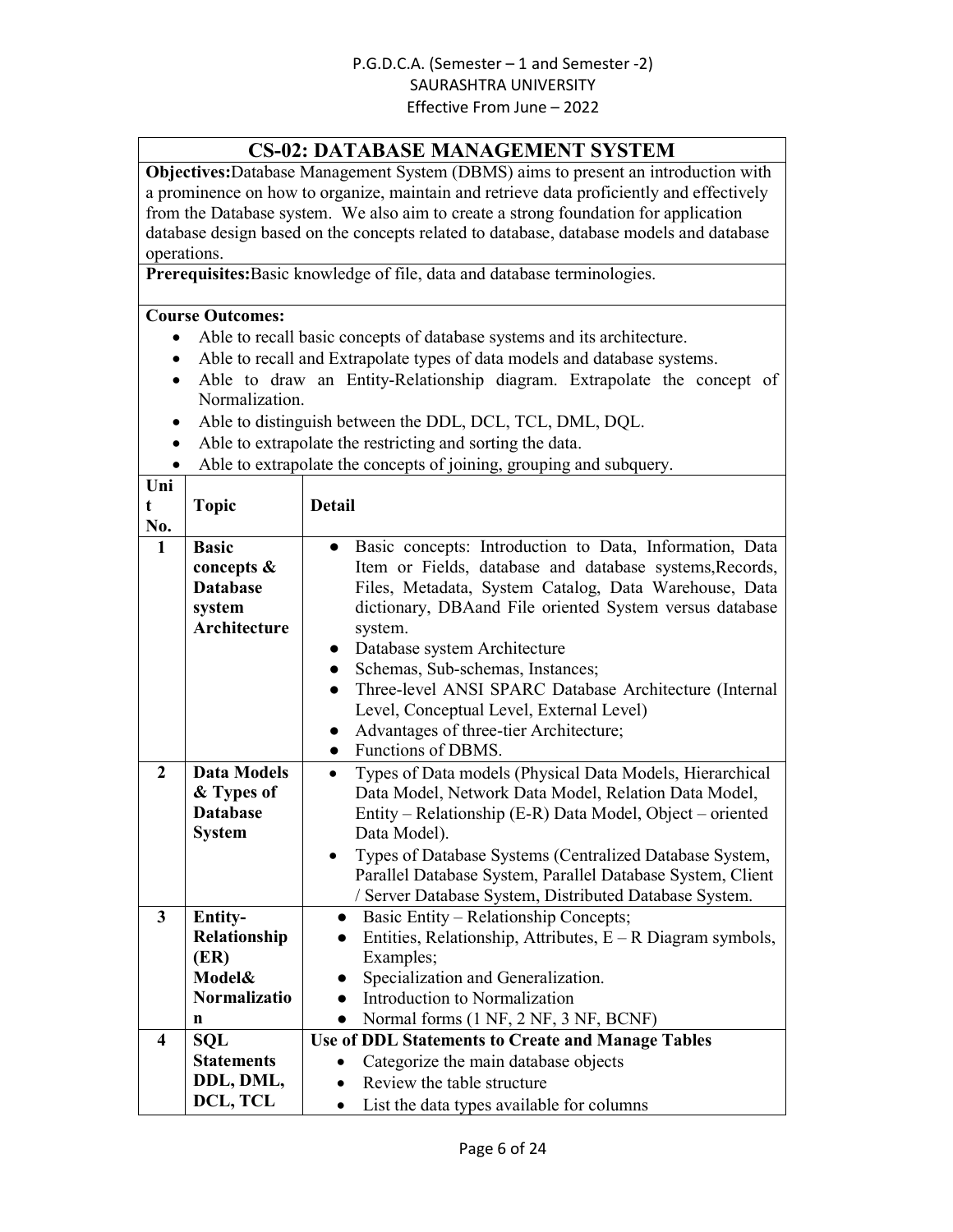|   |                   | LIIECUVE FIUIII JUIIE – ZUZZ                                           |
|---|-------------------|------------------------------------------------------------------------|
|   |                   | • Create a simple table                                                |
|   |                   | Decipher how constraints can be created at table creation<br>$\bullet$ |
|   |                   | Describe how schema objects work                                       |
|   |                   |                                                                        |
|   |                   | <b>Data Manipulation Statements</b>                                    |
|   |                   | Describe each DML statement                                            |
|   |                   | Insert rows into a table<br>$\bullet$                                  |
|   |                   | • Change rows in a table by the UPDATE statement                       |
|   |                   | • Delete rows from a table with the DELETE statement                   |
|   |                   | Save and discard changes with the COMMIT and<br>$\bullet$              |
|   |                   | <b>ROLLBACK</b> statements                                             |
|   |                   |                                                                        |
|   |                   | <b>Retrieve Data using the SQL SELECT Statement</b>                    |
|   |                   | List the capabilities of SQL SELECT statements<br>$\bullet$            |
|   |                   | Generate a report of data from the output of a basic<br>$\bullet$      |
|   |                   | <b>SELECT</b> statement                                                |
|   |                   | Select All Columns<br>$\bullet$                                        |
|   |                   | Select Specific Columns<br>$\bullet$                                   |
|   |                   | • Use Column Heading Defaults                                          |
|   |                   | Use Arithmetic Operators<br>$\bullet$                                  |
|   |                   | <b>Understand Operator Precedence</b><br>$\bullet$                     |
|   |                   | Learn the DESCRIBE command to display the table<br>$\bullet$           |
|   |                   | structure                                                              |
|   |                   |                                                                        |
|   |                   | <b>Restricting and Sorting Data</b>                                    |
|   |                   | Write queries that contain a WHERE clause to limit the                 |
|   |                   | output retrieved                                                       |
|   |                   | List the comparison operators and logical operators that               |
|   |                   | are used in a WHERE clause                                             |
|   |                   | Describe the rules of precedence for comparison and<br>$\bullet$       |
|   |                   | logical operators                                                      |
|   |                   | • Use character string literals in the WHERE clause                    |
|   |                   | Write queries that contain an ORDER BY clause to sort                  |
|   |                   | the output of a SELECT statement                                       |
|   |                   | Sort output in descending and ascending order                          |
| 5 | Joining,          | <b>Aggregate Data Using the Group Functions</b>                        |
|   | Grouping          | Use the aggregation functions to produce meaningful                    |
|   | and               | reports                                                                |
|   | <b>Subqueries</b> | Divide the retrieved data in groups by using the GROUP                 |
|   |                   | BY clause                                                              |
|   |                   | Exclude groups of data by using the HAVING clause                      |
|   |                   |                                                                        |
|   |                   | <b>Display Data from Multiple Tables Using Joins</b>                   |
|   |                   | Write SELECT statements to access data from more than                  |
|   |                   | one table                                                              |
|   |                   | View data that generally does not meet a join condition by             |
|   |                   |                                                                        |
|   |                   | using outer joins                                                      |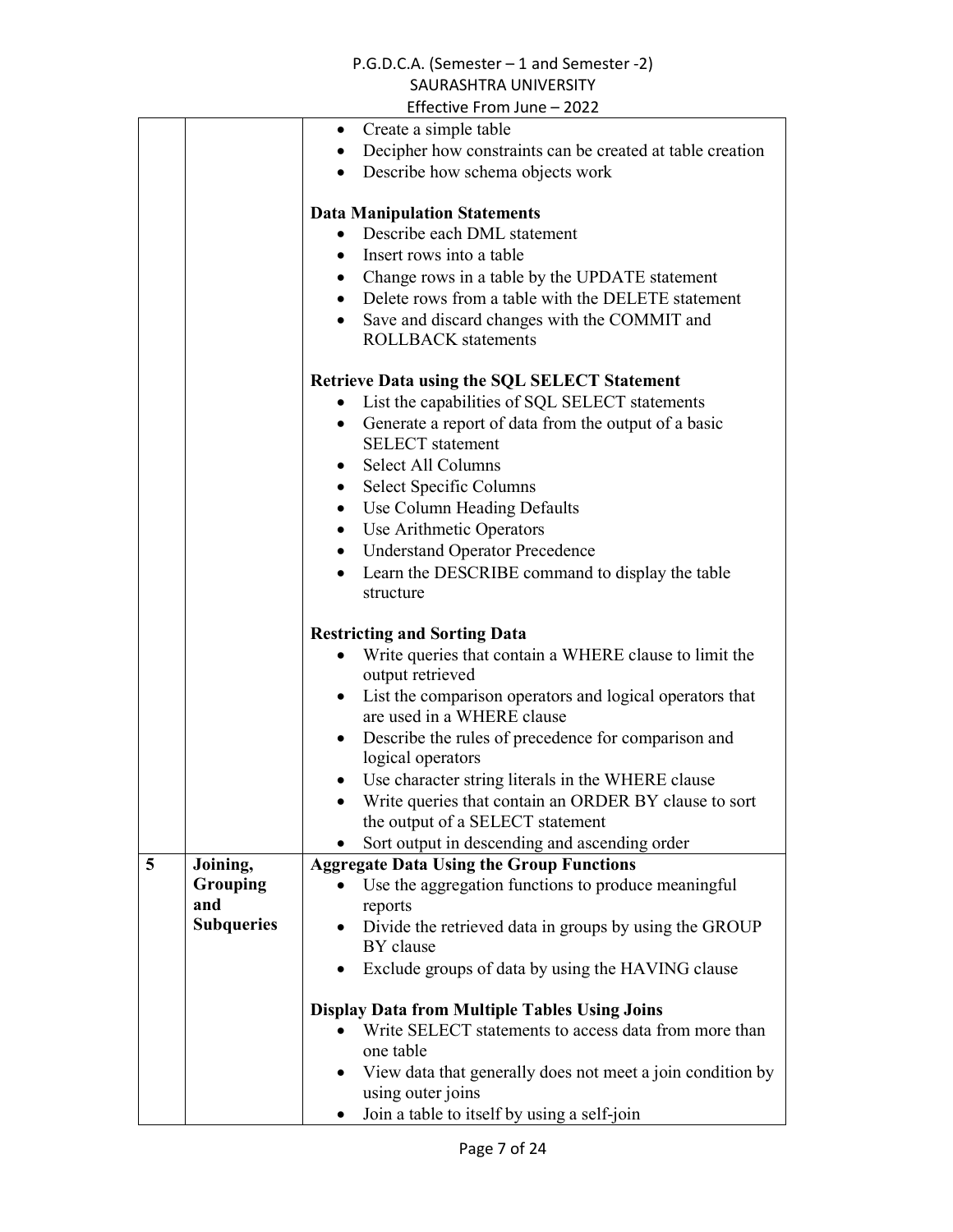| <b>Use Sub-queries to Solve Queries</b>                               |
|-----------------------------------------------------------------------|
| Describe the types of problem that sub-queries can solve<br>$\bullet$ |
| Define sub-queries<br>$\bullet$                                       |
| • List the types of sub-queries                                       |
| Write single-row and multiple-row sub-queries<br>$\bullet$            |
| Multiple-Column Subqueries<br>$\bullet$                               |
| • Pairwise and Non-pairwise Comparison                                |
| Scalar Subquery Expressions                                           |
| Solve problems with Correlated Subqueries                             |
| <b>Update and Delete Rows Using Correlated Subqueries</b>             |
| The EXISTS and NOT EXISTS operators<br>$\bullet$                      |
| Invoke the WITH clause                                                |

| Seminar     |   | 5 Lectures |
|-------------|---|------------|
| Expert Talk | - | 5 Lectures |
| <b>Test</b> |   | 5 Lectures |

#### **Total Lectures 60 + 15 = 75**

- 1. Database Systems Concepts, design and Applications 2/e Singh, S. K., PearsonEducation, New Delhi, 2011
- 2. An introduction to Database Systems, C J Date, Addition-Wesley.
- 3. Silberschatz, Korth, "Data base System Concepts"., McGraw hill, 2008.
- 4. Raghu Ramakrishnan and Johannes Gehrke, Database Management Systems (3/e), McGraw Hill, 2003
- 5. Sommerville, "Software Engineering", 8th Edition, Pearson Education
- 6. Peter Rob and Carlos Coronel, Database System- Design, Implementation and Management (7/e), Cengage Learning, 2007.
- 7. Json Price, Oracle Database 12c SQL, Master SQL, Oracle Press
- 8. "Oracle Database SQL Language Reference 12c" Release 1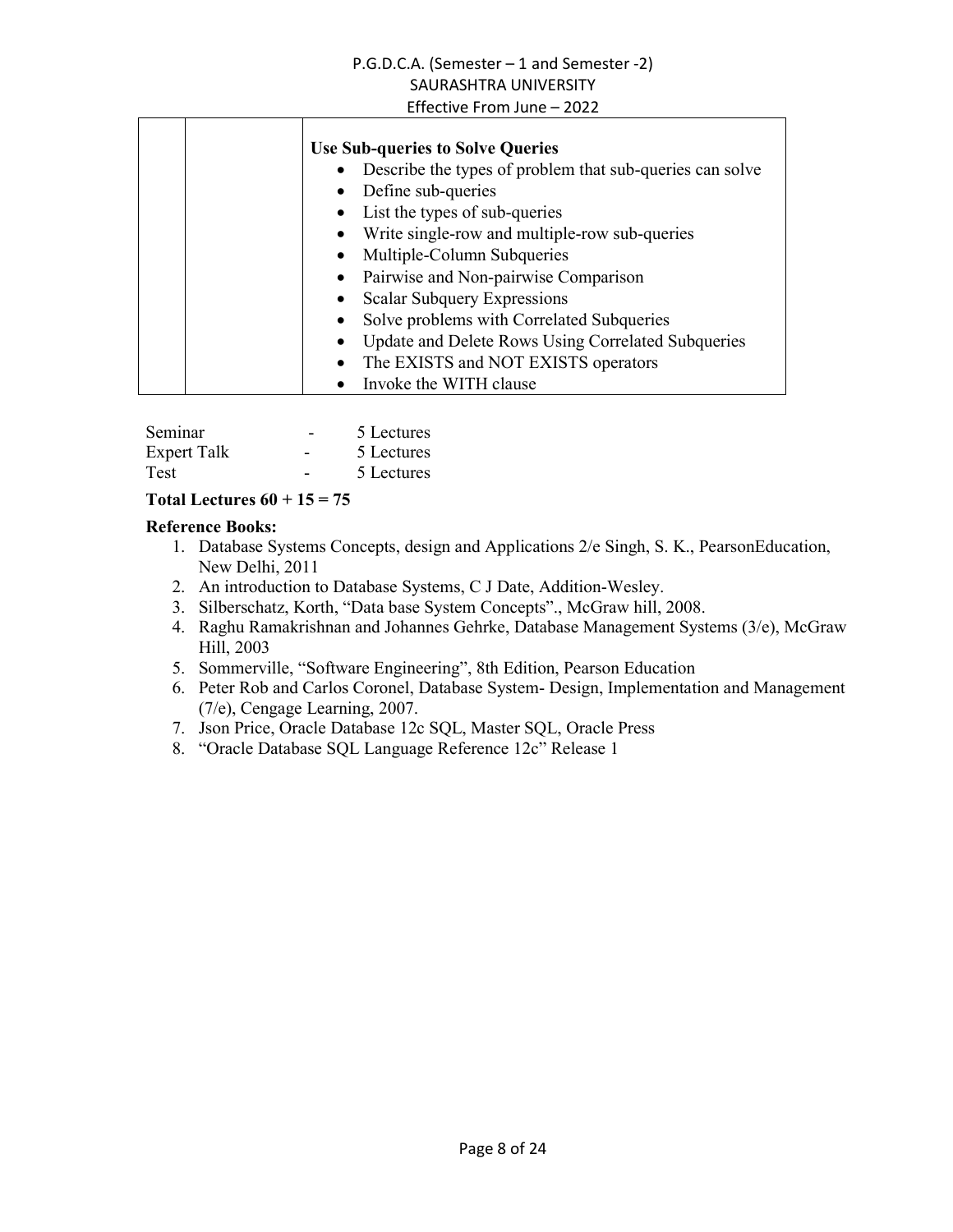#### **CS-03: WEB DEVELOPMENT USING PHP**

**Objectives:**The aim of this course is that students will be understanding web development concept using PHP programming language.

**Prerequisites:** Basic knowledge of HTML

- Able to remember the installation of PHP and basic of PHP
- Able to understand the functions and object-oriented PHP
- Able to understand JavaScript and JSON
- Able to understand Forms and MYSQL database
- Able to understand Cookies, session, file with PHP and MYSQL Connectivity

| Unit<br>No.  | <b>Topic</b>                                    | <b>Detail</b>                                                                                                                                                                                                                                                                                                                                                                                                                                                                                                                                                                                                                                                                                                                                                                                                                                                                                                                                                                                                                            |
|--------------|-------------------------------------------------|------------------------------------------------------------------------------------------------------------------------------------------------------------------------------------------------------------------------------------------------------------------------------------------------------------------------------------------------------------------------------------------------------------------------------------------------------------------------------------------------------------------------------------------------------------------------------------------------------------------------------------------------------------------------------------------------------------------------------------------------------------------------------------------------------------------------------------------------------------------------------------------------------------------------------------------------------------------------------------------------------------------------------------------|
| $\mathbf{1}$ | <b>Installation and</b><br><b>Basics of PHP</b> | Installing and Setting up Environment: what is<br>$\bullet$<br>Wamp, mamp, lamp, Installing Xampp on windows<br>and Linux, Setting permissions on linux, Important<br>configuration files.<br>Basics: HTTP & HTML, Request and Response<br>$\bullet$<br>procedure<br>PHP Overview: The basics of PHP<br>scripts,<br>$\bullet$<br>Beginning and Ending block of PHP, The echo<br>statement and print (), Combining HTML and PHP,<br>Comments in PHP<br>Variables: Rules for defining variable in PHP,<br>$\bullet$<br>Super Global<br>Data Types: Standard Data Types, Special Data<br>$\bullet$<br>Types, Data Type related Functions - gettype(),<br>settype() Type casting<br>Operators $\&$<br>Expressions,<br>PHP<br>Operators:<br>Assignment, Arithmetic, Increment/Decrement,<br>Comparison, logical, Ternary, string.<br>Constants, variable variables, checking variable<br>assignment, unset, predefined constants<br>Switching flow: if, ifelse, elseif, switch<br>Loops: while, do-while, for, foreach,<br>Break,<br>continue |
| $\mathbf{2}$ | <b>Functions and</b><br>Object-Oriented<br>PHP  | Functions: intro, calling function, defining<br>$\bullet$<br>function, returning values from UDF, variable<br>scope, global statement, static statement, formal<br>and actual parameters, default value argument,<br>passing reference, checking function existence<br>before calling, variable function, variable length<br>argument function.<br>Arrays: creating array, types of array, array related<br>functions.                                                                                                                                                                                                                                                                                                                                                                                                                                                                                                                                                                                                                   |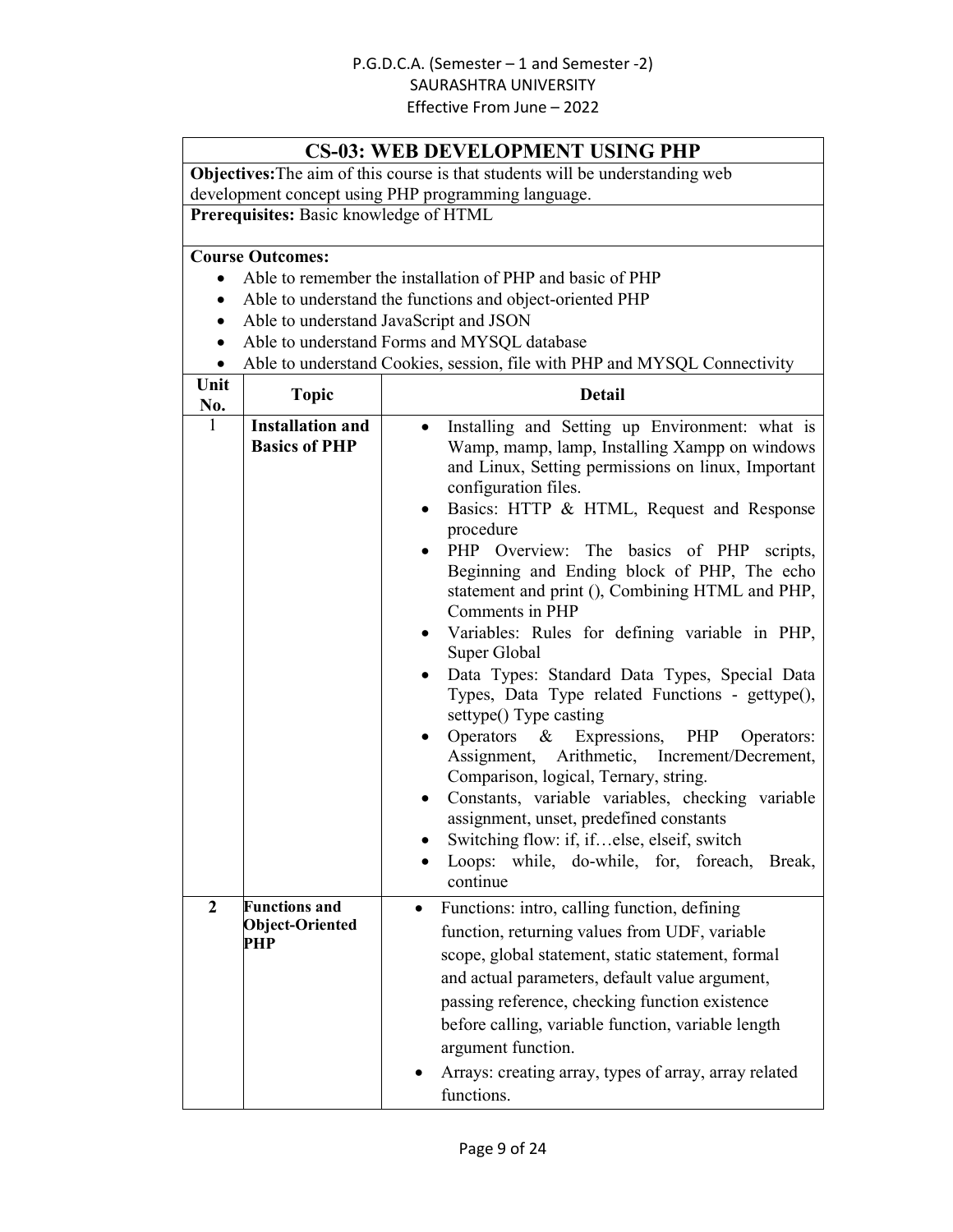|                         |                                      | P.G.D.C.A. (Semester - 1 and Semester -2)                                                                             |
|-------------------------|--------------------------------------|-----------------------------------------------------------------------------------------------------------------------|
| SAURASHTRA UNIVERSITY   |                                      |                                                                                                                       |
|                         |                                      | Effective From June - 2022                                                                                            |
|                         |                                      | String: formatting strings, argument swapping,                                                                        |
|                         |                                      | storing formatted string, string functions                                                                            |
|                         |                                      | Date and Time functions                                                                                               |
|                         |                                      | JSON: encode - decode<br>$\bullet$                                                                                    |
|                         |                                      | Object Oriented PHP: basics of oop, defining<br>$\bullet$                                                             |
|                         |                                      | class, creating object instance, magic class                                                                          |
|                         |                                      | methods – mutator, accessor, constructor,                                                                             |
|                         |                                      | destructor, copying objects, displaying objects,                                                                      |
|                         |                                      | extending classes                                                                                                     |
| $\mathbf{3}$            |                                      |                                                                                                                       |
|                         | <b>JavaScript</b> and<br><b>JSON</b> | JavaScript: a brief history, Advantages, comments,<br>$\bullet$<br>hiding javascript from older browsers, using js in |
|                         |                                      | different ways, datatypes, datatype conversion,                                                                       |
|                         |                                      | dialog boxes                                                                                                          |
|                         |                                      | Control structures & loops, user defined functions,                                                                   |
|                         |                                      | basic javascript events – form events, mouse events,                                                                  |
|                         |                                      | text events, keyboard events, text events                                                                             |
|                         |                                      | Javascript functions: string, math, date & time, array<br>$\bullet$<br>functions.                                     |
|                         |                                      | Validating form fields – login form validations,                                                                      |
|                         |                                      | password matching, length validation, email field,                                                                    |
|                         |                                      | date validation, (use of basic regular expressions).                                                                  |
|                         |                                      | JSON: Overview, uses, syntax, datatypes<br>$\bullet$                                                                  |
| $\overline{\mathbf{4}}$ | <b>Forms</b> and                     | Forms: creating form, accessing form input with<br>$\bullet$                                                          |
|                         | <b>MySQL</b>                         | user-defined array, combining html &php, hidden                                                                       |
|                         |                                      | fields, redirecting user, Working with file uploads                                                                   |
|                         |                                      | MySQL - mysql datatypes, interacting mysql:                                                                           |
|                         |                                      | database, table creation, CRUD, Replace Join<br>Functions: string, date $\&$ time, formatting date $\&$               |
|                         |                                      | time, date arithmetic, special date-time functions.                                                                   |
|                         |                                      |                                                                                                                       |
| 5                       | <b>Cookies, Files</b>                | PHP & MySQL Interaction: database support in<br>$\bullet$                                                             |
|                         | and Directories<br>with PHP and      | php, using mysqli library, connecting database,<br>closing connection, submitting queries, retrieving                 |
|                         | <b>MySQL</b>                         | data, being prepared, checking for errors                                                                             |
|                         |                                      | Cookies: Accessing cookie, setting cookie, deleting                                                                   |
|                         |                                      | cookie Sessions: Starting session, working with                                                                       |
|                         |                                      | session, storing multiple values in session,                                                                          |
|                         |                                      | destroying session.                                                                                                   |
|                         |                                      | Files: including files, Include & require, file related                                                               |
|                         |                                      | functions, creating & deleting files, file opening                                                                    |
|                         |                                      | modes, reading $&$ writing / appending files                                                                          |
|                         |                                      | Directories: create, remove, read, close<br>$\bullet$                                                                 |

Seminar – 5 Lectures<br>Expert Talk – 5 Lectures Expert Talk<br>Test  $-5$  Lectures **Total Lectures: 60 + 15 = 75**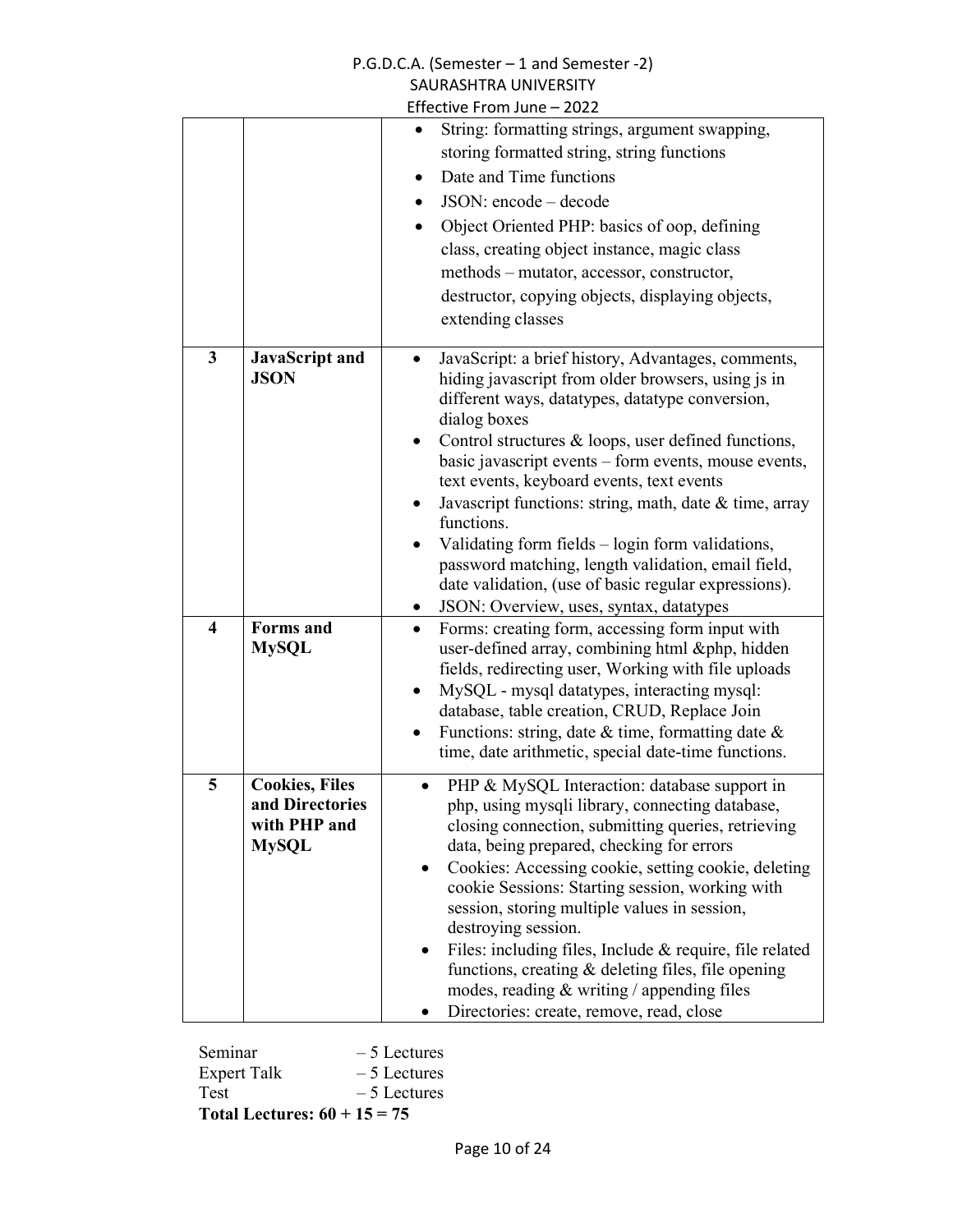- 1. Julie C. Meloni, "Sams Teach Yourself PHP, MySQL, Apache and All in One", Sams Publication, 5h Edition.
- 2. Rechard Blum, "PHP, MySQL & JavaScript All-in-One for Dummies", Wiley
- 3. Robin Nixon, "Learning PHP, MySQL & JavaScript" O'Reilly Media
- 4. Paul Wilton, Jeremy McPeak, "Beginning JavaScript", Wrox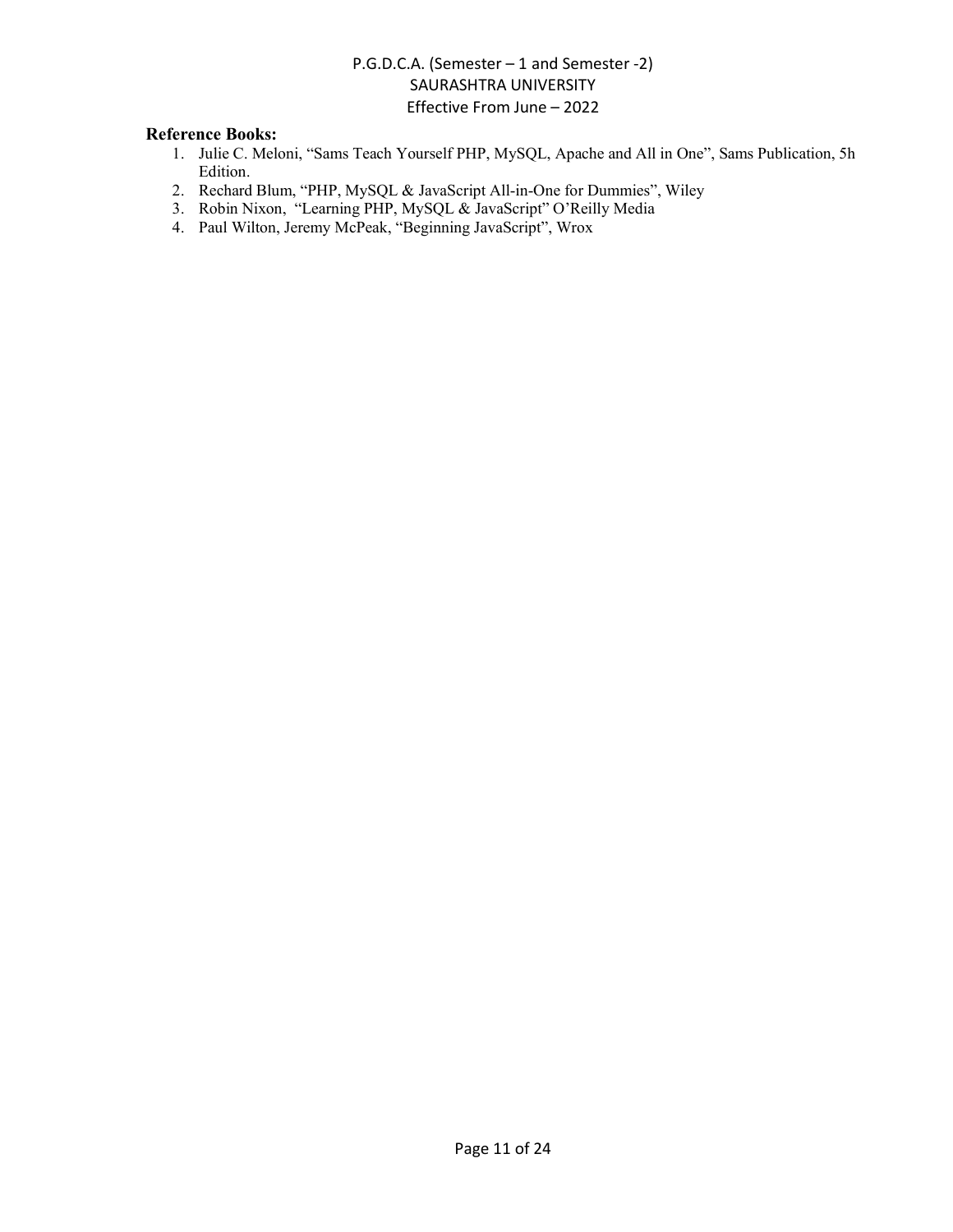#### **CS-04: FUNDAMENTAL OF WEB PROGRAMMING**

**Objectives:**To know some advance concept of web design and web Programming.

**Prerequisites:**Basic computer literacy, basic software installed, basic knowledge of working with files

- Able to clarify critical thinking and problem-solving skills required to successfully design and implement a web site.
- Able to state the ability to analyze, identify and define the technology required to build and implement a web site.
- Able to determine knowledge of artistic and design components that are used in the creation of a web site.
- Able to analyze HTML elements, CSS Style Rules, Bootstrap and JavaScript code using a WYSIWYG web development tool such as.
- Able to represent HTML elements, CSS Styles, Bootstrap Layouts and JavaScript in code views.
- Able to design & develop web pages including: CSS Style Rules, Typography, Hyperlinks, Lists, Tables, Frames, Forms, Images, Behaviors, CSS Layouts and Bootstrap Concepts.

| Uni<br>t<br>No. | <b>Topic</b>        | Detail                                                                   |  |
|-----------------|---------------------|--------------------------------------------------------------------------|--|
| $\mathbf{1}$    | <b>Introduction</b> | <b>History of internet and Web Key Terminology:</b>                      |  |
|                 | to Web and          | Internet Protocols, The Client-server Model, Domain                      |  |
|                 | HTML 5              | Name System, Uniform Resource Locator, Hyper                             |  |
|                 |                     | Text Transfer protocol, Web Servers                                      |  |
|                 |                     | <b>Introduction to HTML5</b>                                             |  |
|                 |                     | New structural elements of HTML5 (Building an                            |  |
|                 |                     | HTML5 Starter document, using header element to<br>create a site Header. |  |
|                 |                     | Using the hgroup element to group headings, creating                     |  |
|                 |                     | navigation with nav element, using the new article                       |  |
|                 |                     | element, grouping content with section element,                          |  |
|                 |                     | creating a side bar with the aside element, using the                    |  |
|                 |                     | footer element, using the HTML5 outliner to ensure                       |  |
|                 |                     | the correct structure.                                                   |  |
|                 |                     | <b>Grouping text level and redefined Semantics</b>                       |  |
|                 |                     | making up figures and Captions with the figure and                       |  |
|                 |                     | figcaption element, Using the address element for                        |  |
|                 |                     | contact information, Highlighting the text with mark                     |  |
|                 |                     | element, Changes to existing element, Wrapping links                     |  |
|                 |                     | around element.                                                          |  |
| $\mathbf{2}$    | <b>Introduction</b> | <b>Styling HTML with CSS</b>                                             |  |
|                 | to CSS and          | Creating selector using property and value, Creative a                   |  |
|                 | <b>Web Forms</b>    | Responsive Design with CSS3 media query, making                          |  |
|                 |                     | buttons with CSS Gradients.                                              |  |
|                 |                     | Apply border to box element, Set Padding and Margin                      |  |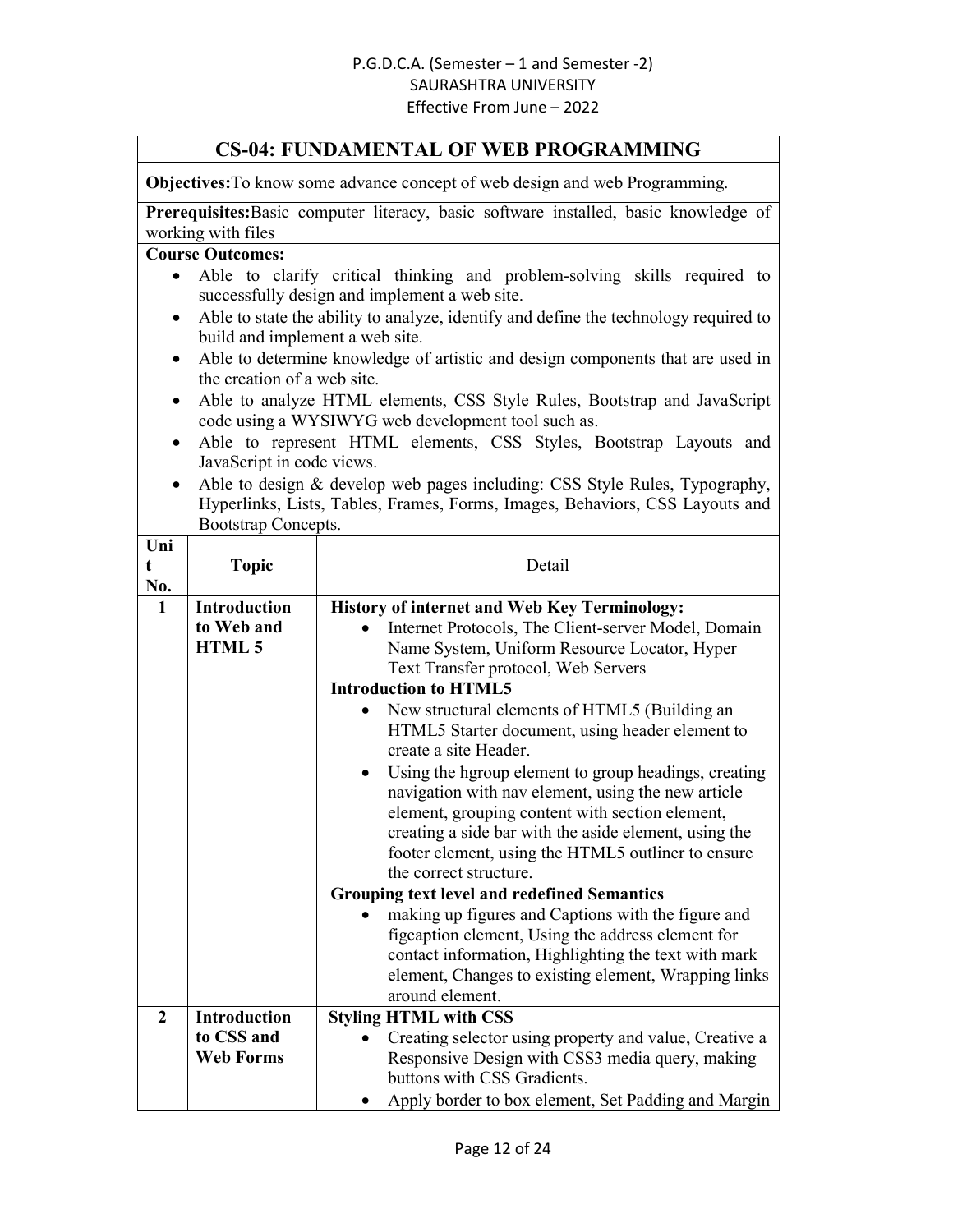|                         |                     | P.G.D.C.A. (Semester - 1 and Semester -2)                                                                                                                                                                                                                                                                                                                       |
|-------------------------|---------------------|-----------------------------------------------------------------------------------------------------------------------------------------------------------------------------------------------------------------------------------------------------------------------------------------------------------------------------------------------------------------|
|                         |                     | SAURASHTRA UNIVERSITY                                                                                                                                                                                                                                                                                                                                           |
|                         |                     | Effective From June - 2022                                                                                                                                                                                                                                                                                                                                      |
|                         |                     | to box element. Apply Position to box. Floating using<br>CSS, enhancing a site with Transformation and<br>Transition, creating animation with CSS.<br>Creating a form to collect contact information,<br>creating a slider with JQuery.                                                                                                                         |
|                         |                     | <b>HTML5 &amp; CSS Web Forms</b>                                                                                                                                                                                                                                                                                                                                |
|                         |                     | Styling input Fields like Textbox, Bordered inputs,<br>Colored Inputs, Focused Inputs, Input with Icons.<br>Create Animated Search Input, Styling Text areas,<br>$\bullet$<br>Styling Select Menus, Styling Input Buttons,<br>Creating Responsive Form.                                                                                                         |
| 3                       | <b>Introduction</b> | <b>Concept of Bootstrap Layout and Media object</b>                                                                                                                                                                                                                                                                                                             |
|                         | to Bootstrap        | Uses of powerful mobile-first flex box grid to build<br>layouts of all shapes and sizes twelve column systems.<br>Examples for Bootstrap's media object to construct<br>highly repetitive components like blog comments,<br>tweets, etc.                                                                                                                        |
|                         |                     | <b>Managing Content Using Bootstrap</b>                                                                                                                                                                                                                                                                                                                         |
|                         |                     | Examples for Bootstrap typography, including<br>global settings, headings, body text, lists, and more.<br>Examples for displaying inline and multiline blocks<br>٠<br>of code with Bootstrap.<br>Examples of images into responsive behavior (so<br>$\bullet$<br>they never become larger than their parent<br>elements) and add lightweight styles to them—all |
|                         |                     | via classes.                                                                                                                                                                                                                                                                                                                                                    |
|                         |                     | Examples for opt-in styling of tables<br>with                                                                                                                                                                                                                                                                                                                   |
|                         |                     | Bootstrap.                                                                                                                                                                                                                                                                                                                                                      |
| $\overline{\mathbf{4}}$ | <b>Advance</b>      | <b>Advanced Bootstrap Components like: Badges, Buttons,</b>                                                                                                                                                                                                                                                                                                     |
|                         | concept of          | Cards.                                                                                                                                                                                                                                                                                                                                                          |
|                         | <b>Bootstrap</b>    | Provide contextual feedback messages for typical user<br>actions with the handful of available and flexible alert<br>messages.<br>Documentation and examples for badges, our small                                                                                                                                                                              |
|                         |                     | count and labeling component.                                                                                                                                                                                                                                                                                                                                   |
|                         |                     | Group a series of buttons together on a single line with<br>$\bullet$<br>the button group, and super-power them with<br>JavaScript.<br>Bootstrap's cards provide a flexible and extensible<br>content container with multiple variants and options.                                                                                                             |
|                         |                     | <b>Advanced Bootstrap Components like: Carousal, Form</b>                                                                                                                                                                                                                                                                                                       |
|                         |                     | Controls, Navigation bar, Progress bar                                                                                                                                                                                                                                                                                                                          |
|                         |                     | slideshow<br>$\mathbf{A}$<br>component for cycling through<br>$\bullet$<br>elements—images or slides of text—like a carousel.<br>Examples and usage guidelines for form control styles,<br>layout options, and custom components for creating a<br>wide variety of forms.<br>Examples for Bootstrap's powerful,<br>responsive                                   |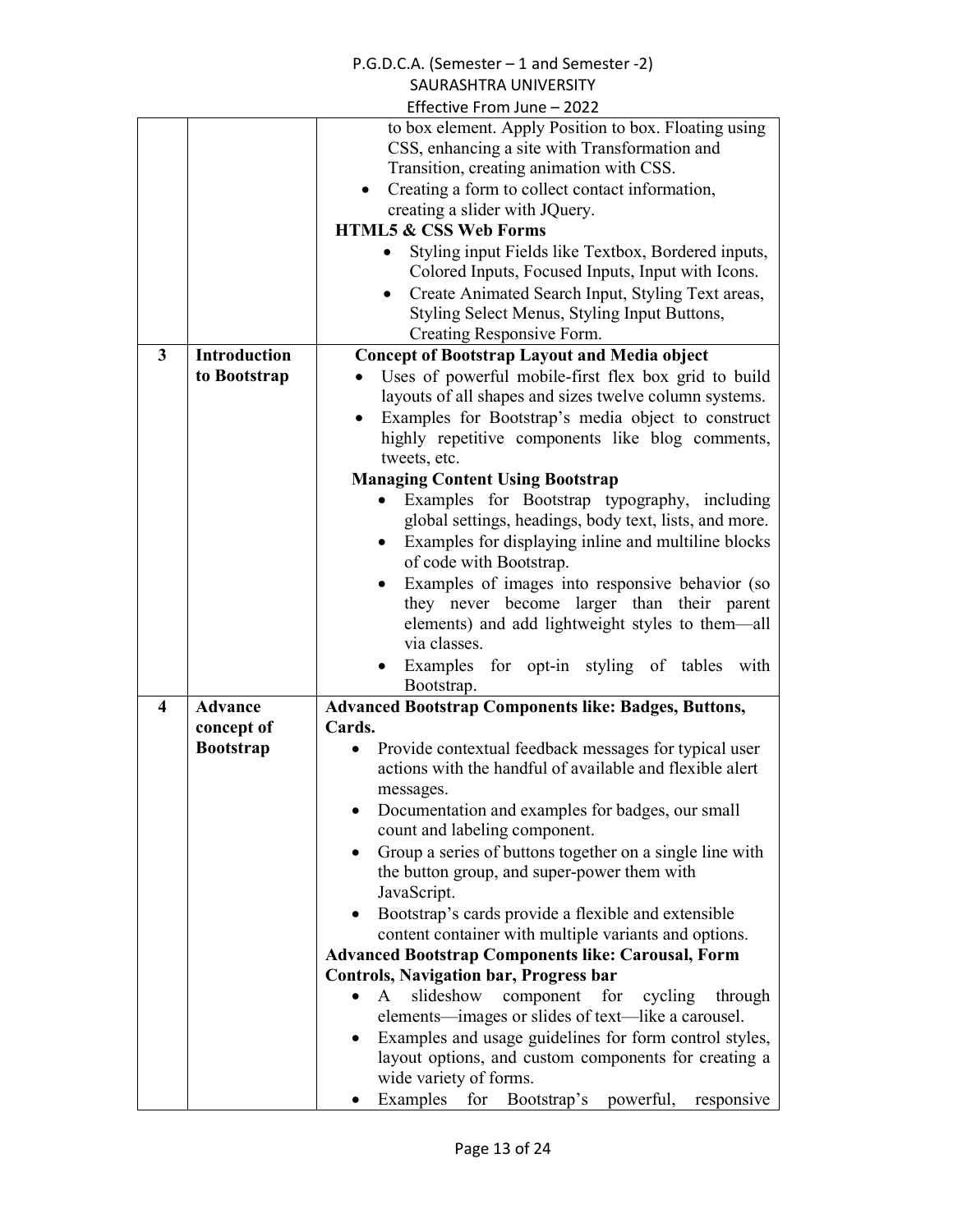| navigation header, the navbar. Includes support for                     |  |  |
|-------------------------------------------------------------------------|--|--|
| branding, navigation, and more.                                         |  |  |
| • Examples for using Bootstrap custom progress bars                     |  |  |
| featuring<br>support for stacked<br>bars, animated                      |  |  |
| backgrounds, and text labels.                                           |  |  |
| 5<br><b>Introduction</b><br><b>Data Types and Variables</b>             |  |  |
| of Java Script<br>Types of Data in JavaScript, Variables - Storing Data |  |  |
| in Memory, Calculation and Basic String                                 |  |  |
| Manipulation.                                                           |  |  |
| Data Type Conversion and Array.                                         |  |  |
| <b>Decision and Loops and Function and Scope</b>                        |  |  |
| Decision Making - The if and switch Statements,                         |  |  |
| Logical Operators, Looping-The for and while                            |  |  |
| Statements.                                                             |  |  |
| Creating your own functions, Scope and Lifetime,<br>$\bullet$           |  |  |
| <b>Functions as Values</b>                                              |  |  |
| <b>HTML Forms: Interacting with the User</b>                            |  |  |
| Html Element in Forms, Common Properties and<br>$\bullet$               |  |  |
| Methods, Button Element, Text Element, Check Boxes                      |  |  |
| and Radio Buttons, Selection Boxes.                                     |  |  |

Seminar - 5 Lectures Expert Talk - 5 Lectures<br>Test - 5 Lectures - 5 Lectures

**Total Lectures: 60+15=75** 

- 1. Modern PHP: New Features and Good Practices by Josh Lockhart (ORELLY)
- 2. PHP Cookbook: Solutions & Examples for PHP Programmers by David Sklar and Adam Trachtenberg (ORELLY)
- 3. Programming PHP by Kevin Tatroe and Peter MacIntyre ORELLY)
- 4. PHP for the Web: Visual QuickStart Guide (4th Edition) by Larry Ullman (Peachpit Press)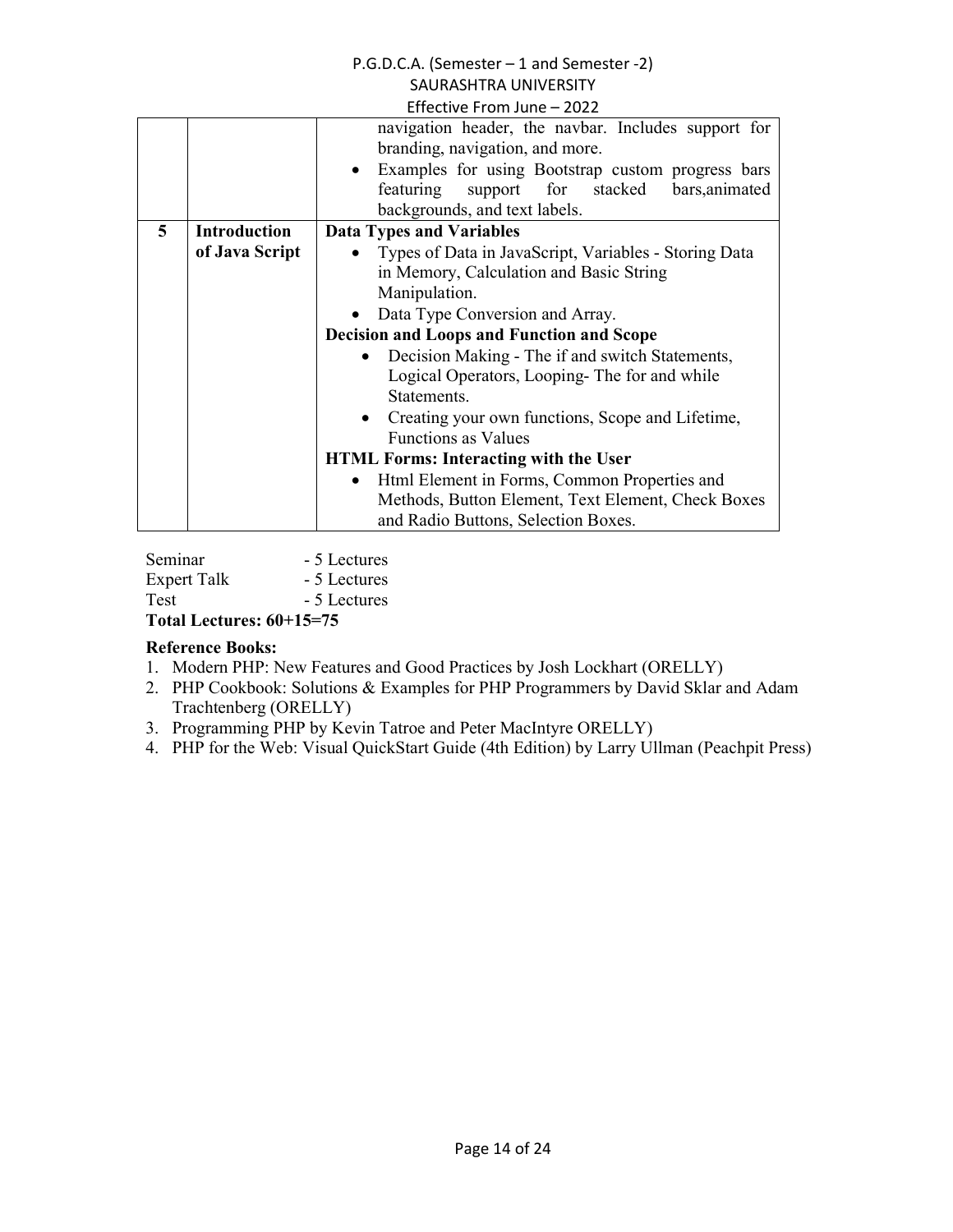### **CS – 05: PRACTICALS-1 ( BASED ON CS-01&CS-01 )**

**s**

| <b>Topics</b> | Mark |
|---------------|------|
|               |      |

C Language and SQL **100**

| $CS-06$ : PRACTICALS-2 (BASED ON CS-03 & CS-04) |              |
|-------------------------------------------------|--------------|
| <b>Topics</b>                                   | <b>Marks</b> |
| PHP and HTML, Bootstrap, Java Script, CSS       | <b>100</b>   |

#### **Note:**

- Each session is of 3 hours for the purpose of practical Examination.
- Practical examination may be arranged before or after theory exam

### **Additional Topics should be taught during the semester-1 (Not to be asked in examination):**

Student should be aware of followings

- To Format Hard Disk
- Installation of OS and other packages
- Use of DOS commands
- Operating of Popular Accounting Software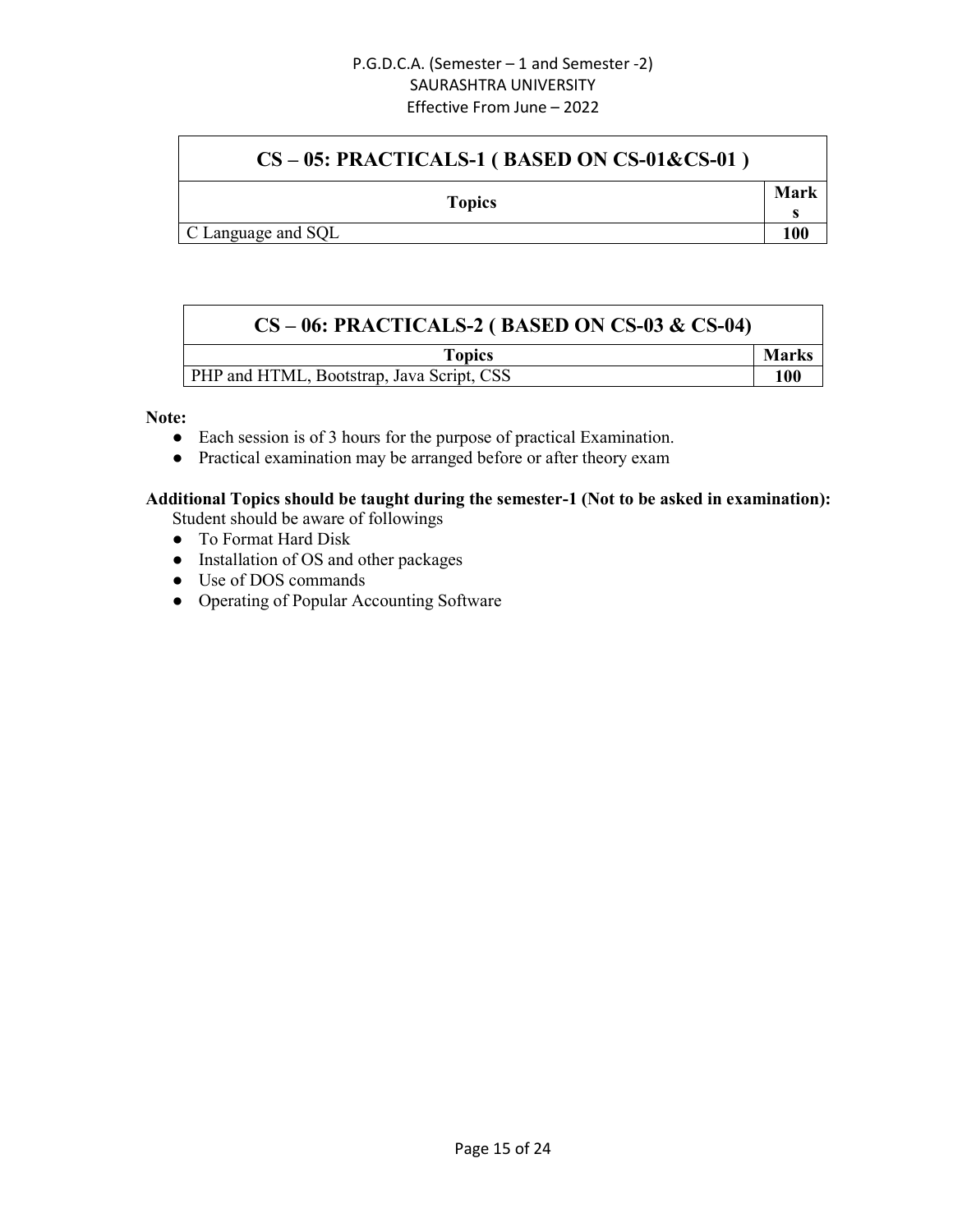#### P.G.D.C.A. (Semester – 1 and Semester -2) SAURASHTRA UNIVERSITY Effective From June – 2022 **P.G.D.C.A. (Semester – 2)**

| SR.<br>NO | <b>COURSE</b>                                                   | No. OF<br><b>LECT./L</b><br>ab. PER<br><b>WEEK</b> | <b>CREDIT</b> |
|-----------|-----------------------------------------------------------------|----------------------------------------------------|---------------|
| 1.        | $CS - 07$<br>OBJECT - ORIENTED PROGRAMMING<br><b>USING JAVA</b> | 5                                                  | 5             |
| 2.        | $CS - 08$<br><b>CORE PYTHON PROGRAMMING</b>                     | 5                                                  | 5             |
| 3.        | $CS-09$<br>WEB DEVELOPMENT USING LARAVEL                        | 5                                                  | 5             |
| 4.        | $CS - 10$<br>PRACTICALS -1 (BASED ON CS-07 & CS-08)             | 5                                                  | 5             |
| 5.        | $CS - 11$<br>PRACTICALS-2 (BASED ON CS-09)                      | 5                                                  | 5             |
| 6.        | $CS - 12$<br>PROJECT DEVELOPMENT (IN HOUSE)                     | 5                                                  | 5             |
|           | <b>Total Credits of Semester - 2</b>                            |                                                    | 30            |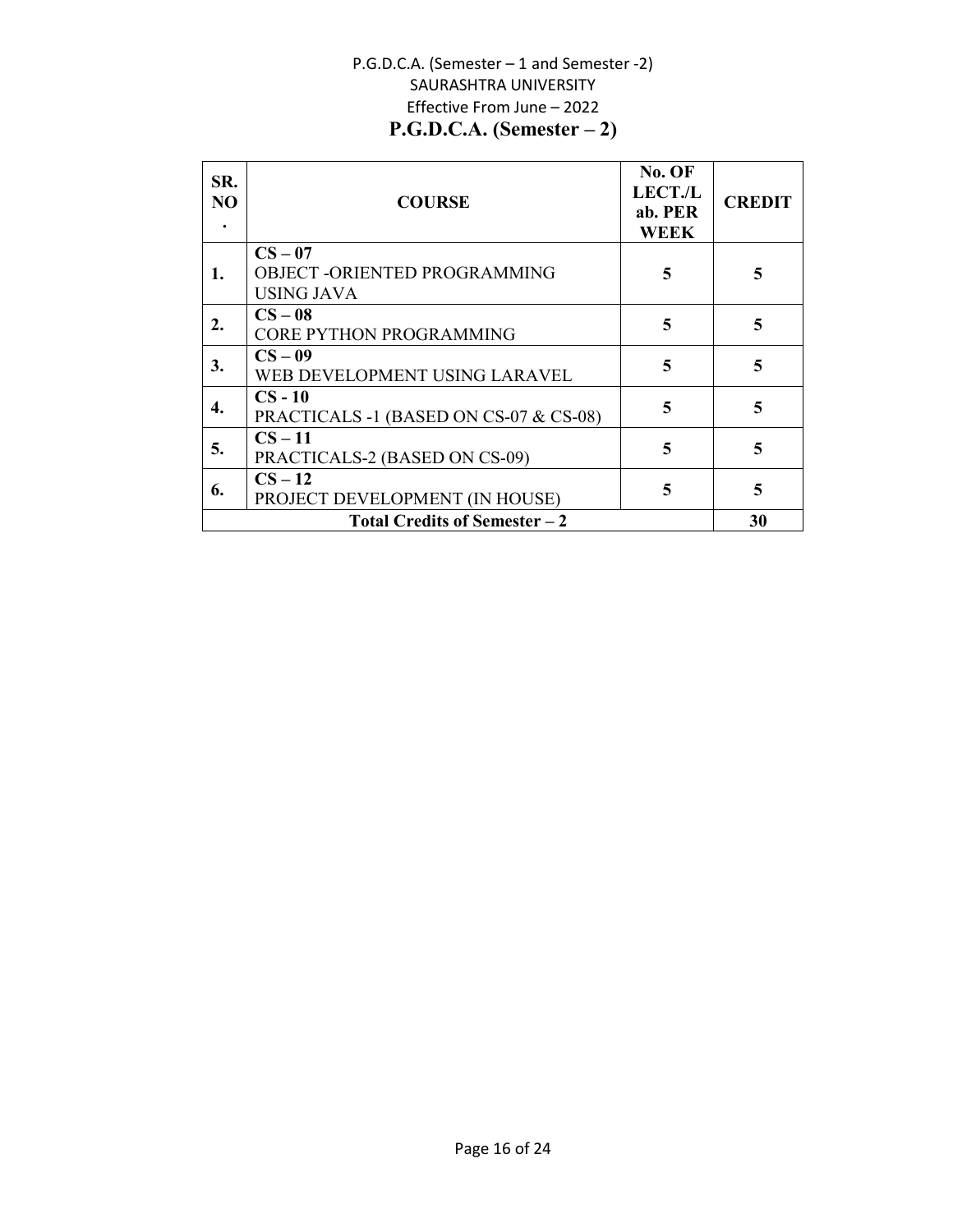#### **CS – 07: OBJECT -ORIENTED PROGRAMMING USING JAVA**

**Objectives:** The aim of this course is that students will be understanding Object oriented concept with respect to Java programming language. Also, student will learn core java fundamental which help them in future to learn any object-oriented programming language and android mobile application development.

**Prerequisites:** Knowledge of Programming in C

- Able to understand the concept of Object-oriented programming with class and object
- Able to understand Inheritance and common classes of lang package
- Able to understand Exception Handling, Nested class and collection framework
- Able to understand File Handling and Multithreading
- Able to understand Database connectivity concepts

| Uni                     | <b>Topics</b>                                                                                                                          | who to understand Database connectivity concepts<br><b>Details</b>                                                                                                                                                                                                                                                                                                                                                                                                                                                                    |
|-------------------------|----------------------------------------------------------------------------------------------------------------------------------------|---------------------------------------------------------------------------------------------------------------------------------------------------------------------------------------------------------------------------------------------------------------------------------------------------------------------------------------------------------------------------------------------------------------------------------------------------------------------------------------------------------------------------------------|
| $\mathbf t$             |                                                                                                                                        |                                                                                                                                                                                                                                                                                                                                                                                                                                                                                                                                       |
| No.                     |                                                                                                                                        |                                                                                                                                                                                                                                                                                                                                                                                                                                                                                                                                       |
| 1.                      | <b>Introduction</b><br>to<br>OOP's, Unde<br>rstanding<br>and defining<br>of Classes<br>and Objects                                     | What is OOP, Difference between Procedural and Object-<br>$\bullet$<br>oriented programming, Basic OOP concept - Object,<br>abstraction,<br>encapsulation,<br>classes.<br>inheritance,<br>polymorphism, History of Java, Features of Java, JDK<br>Environment, Java Virtual Machine<br>Define class with instance variables and methods, Object<br>creation of class, accessing member of class, Argument<br>passing, Constructors, Method overloading, static data,<br>static methods, static blocks, this keyword                   |
| $\overline{2}$          | Inheritance,<br>Packages &<br><b>Access</b><br>Specifier,<br>Understandi<br>ng<br>commonly<br>used classes<br>of java.lang<br>package. | Super class & subclass, Abstract method and classes,<br>Method overriding, final keyword, super keyword,<br>implementing interfaces, User defined interfaces<br>Importing classes, User defined packages, Modifiers &<br>Access control (Default, public, private, protected)<br>Object<br>class<br>String class, Wrapper classes,<br>$\&$<br>$\bullet$<br>understanding pass by value and pass of reference,<br>Comparable and Comparator interface                                                                                  |
| $\overline{\mathbf{3}}$ | <b>Exception</b><br>Handling,<br><b>Nested</b><br>Classes,<br><b>Collection</b><br><b>Framework</b><br>and Regular<br>expression       | Discuss the purpose of Exception Handing in Java,<br>$\bullet$<br>Explain the types of exception in Java, Describe the use of<br>try and catch, Explain the use of throws and throw,<br>Describe the finally keyword<br>Member Inner class, Local Inner class, Nested Interface,<br>Nested Class: What and Why? Anonymous Inner class,<br>static nested class, enum<br>Collection, Set & List Interface with sub classes and<br>$\bullet$<br>interfaces, Map interface, Generic Collection framework,<br>Pattern and Matcher, Varargs |
| $\overline{\mathbf{4}}$ | <b>File</b>                                                                                                                            | Read and Write data into file with OutputStream,<br>$\bullet$                                                                                                                                                                                                                                                                                                                                                                                                                                                                         |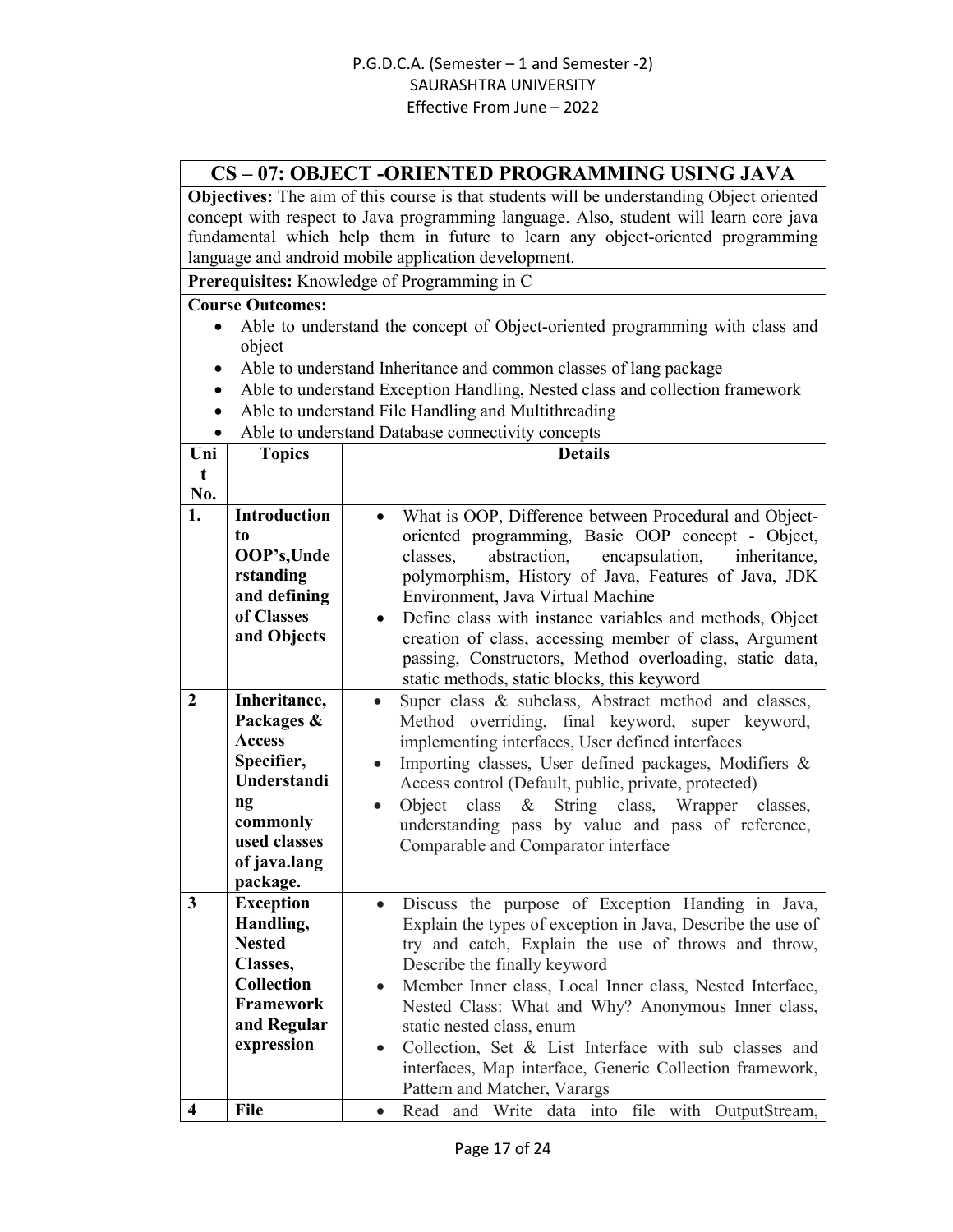| Handling,              | InputStream, Reader and Writer classes and its sub        |
|------------------------|-----------------------------------------------------------|
| Multithreadi           | classes, Bridge classes                                   |
| $\mathbf{n}\mathbf{g}$ | • Describe Multithreading, Creating and Managing Threads, |
|                        | Discuss the life cycle of threads, Understand the concept |
|                        | of synchronization, explain how to set the priorities of  |
|                        | thread, understand what a daemon thread does              |
| Java                   | • JDBC Drivers, Connectivity with different database,     |
| <b>Database</b>        | Connection interface, Result Set interface, Result Set    |
| Connectivity           | Meta Data, steps to connect to the database, Driver       |
|                        | Manager, Statement interface, Prepared Statement          |

Seminar - 5 Lectures<br>Expert Talk - 5 Lectures Expert Talk Test - 5 Lectures TOTAL LECTURES 60+15=75

#### **Reference Books:**

1. Pravin Jain, "The class of Java" Pearson Education, (2010).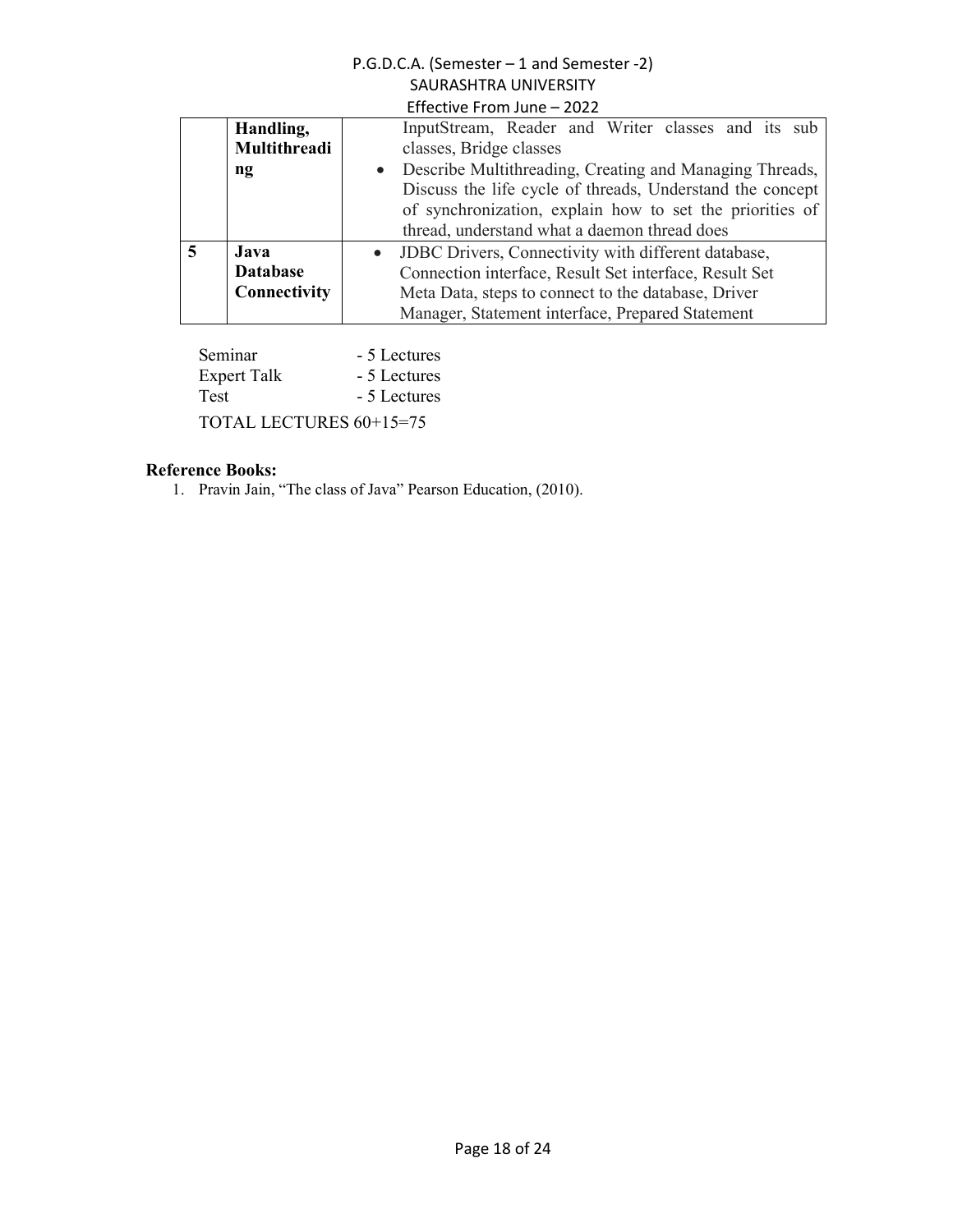#### **CS – 08: CORE PYTHON PROGRAMMING**

Objectives: Python programming knowledge is intended to be useful to data analyst, data scientist, data visualization, machine learning, deep learning, computer vision, natural language processing and many other computer science fields. Goal of this course is to provide core aspects of programming with Python.

**Prerequisites:** Basic knowledge of any programming language

- Able to list various features of python, data types and operators in Python.
- Able to explain indexing and slicing on array and string.
- Able to be able to differentiate list, tuple and dictionary by performing various operations on it and determine which data structure best suits the real-life scenario.
- Able to test any program for its correctness and be able to use exception handling and prepare outline and convert program into structured form using UDF.
- Able to Select any real-life situation, deconstruct it and solve it using Object-oriented principles.

| Unit<br>No.             | <b>Topics</b>                                                                     | <b>Details</b>                                                                                                                                                                                                                                                                                                                                                                                                                                                                                                                                                        |
|-------------------------|-----------------------------------------------------------------------------------|-----------------------------------------------------------------------------------------------------------------------------------------------------------------------------------------------------------------------------------------------------------------------------------------------------------------------------------------------------------------------------------------------------------------------------------------------------------------------------------------------------------------------------------------------------------------------|
| $\mathbf{1}$            | <b>Introduction</b><br>to Python                                                  | Introduction to Python- features, executing program, memory<br>management, garbage collection, installing python.<br>Data types - comments, built-in data types, sequences, sets,<br>literals, user-defined data types, constants, identifiers, reserved<br>words, naming convention.<br>Operators, Input and Output statements, Command line                                                                                                                                                                                                                         |
| $\overline{2}$          | <b>Looping and</b><br><b>Control</b><br>Structure,<br>Arrays,<br><b>Strings</b>   | arguments<br>Condition Statements: if, if-else, nested if-else<br>$\bullet$<br>Looping: for, while, nested loops<br>$\bullet$<br>Control Structure: break, continue, pass<br>$\bullet$<br>Array: Creating, importing, index, processing, types of array,<br>$\bullet$<br>different ways of creating array, operations on array, attributes<br>of an array, Multi-dimensional arrays and operations on it -<br>indexing, slicing.<br>String: Creating Strings and operations with strings, Characters<br>$\bullet$                                                     |
| $\overline{3}$          | List, Tuple,<br><b>Dictionary</b>                                                 | Lists and Tuples: Creating List and Tuples, Operations on list<br>$\bullet$<br>and tuples<br>Dictionaries: Operation on dictionaries, dictionary methods,<br>Sorting elements, Conversion of list and strings to dictionary,<br>passing to function, ordered dictionary                                                                                                                                                                                                                                                                                               |
| $\overline{\mathbf{4}}$ | Function,<br><b>Exception</b><br>Handling,<br>Modules,<br>File<br><b>Handling</b> | Functions: Defining, Calling, returning result, pass by object,<br>$\bullet$<br>formal and actual arguments, default argument, variable length<br>argument, passing group of elements, anonymous functions,<br>functional decorators, generators.<br>Modules: Importing module, Math module, Random module,<br>$\bullet$<br>packages, composition<br>Exception: Errors, Exceptions handling, types of exception,<br>$\bullet$<br>assert statement, except block, user-defined exception<br>Files: types of files, opening and closing, working with text<br>$\bullet$ |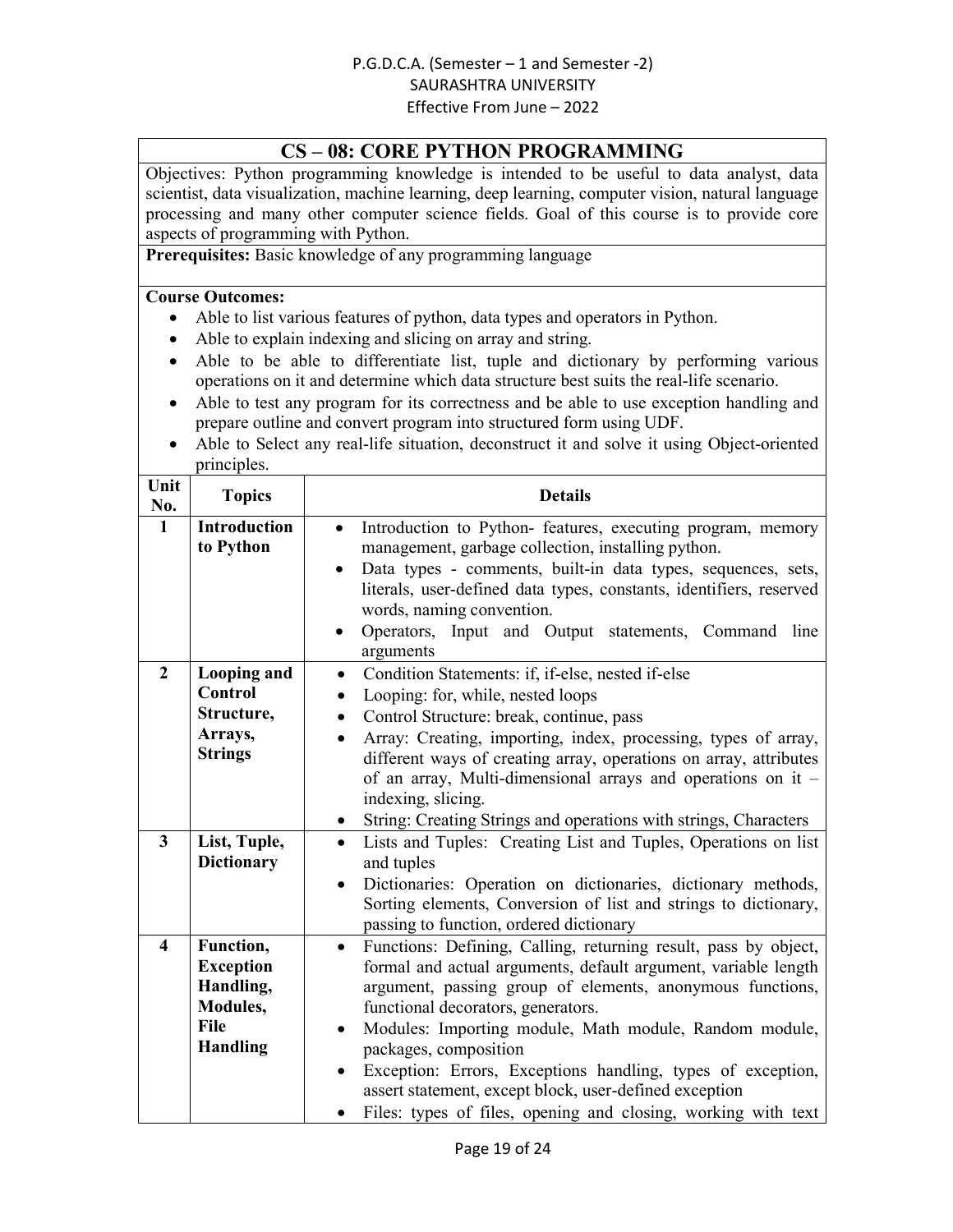|                 | files, various operations with files, random accessing of binary<br>files, zipping and unzipping files |
|-----------------|--------------------------------------------------------------------------------------------------------|
| Object          | • OOP: Introduction to OOPs, problems in procedure-oriented                                            |
| <b>Oriented</b> | approach, Classes and objects                                                                          |
| Programmin      | Inheritance & Polymorphism: Constructors in Inheritance,                                               |
| g               | Overriding Super Class Constructors and Methods, The super ()                                          |
|                 | Method, Types of Inheritance, Single Inheritance, Multiple                                             |
|                 | Inheritance, Method Resolution Order (MRO), Polymorphism,                                              |
|                 | Duck Typing Philosophy of Python, Operator Overloading,                                                |
|                 | Method Overloading, Method Overriding                                                                  |
|                 | Abstract classes and interfaces: Abstract Method and Abstract<br>$\bullet$                             |
|                 | Class, Interfaces in Python, Abstract Classes vs. Interfaces                                           |

| Seminar            | - 5 Lectures |
|--------------------|--------------|
| <b>Expert Talk</b> | - 5 Lectures |
| Test               | - 5 Lectures |

- 1. "Core Python Programming" by Dr. R. Nageswara Rao 2017 Edition, Dreamtech Press
- 2. "Learn Data Analysis with Python" by A.J.Henley, Dave Wolf, APress
- 3. "Fundamentals of Python First Programs", Kenneth A. Lambert, CENGAGE publication.
- 4. "Introduction to Computation and Programming Using Python" by John V Guttag, PHI publication
- 5. "Python Projects" by Laura Cassell, WROX
- 6. "Beginning Python from Novice to Professional" by Magnus Lie Hetland- APress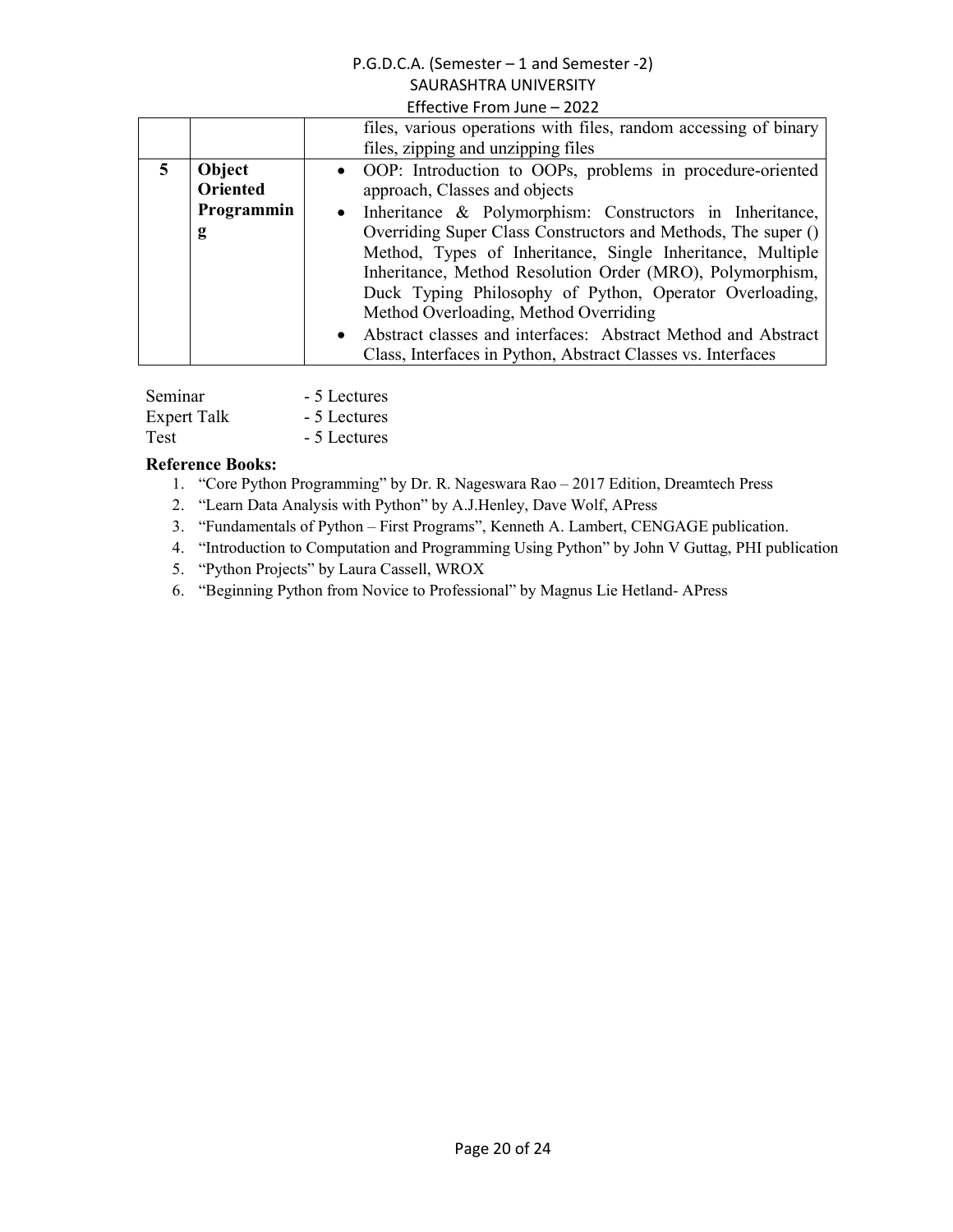### **CS – 09: WEB DEVELOPMENT USING LARAVEL**

Objectives: This course is actually working on various attributes of web development. The students would learn various web development techniques of this PHP framework and thus fulfil the industrial requirements.

**Prerequisites:**Knowledge of PHP, Basics of Object Oriented Programming

- Able to Understand the Actual Implementation of Object-Oriented Programming with Application.
- Able to Compute the functions in desired manner which is often supported by inbuilt functions of the framework.
- Able to Creating database structure which is smartly built and do not need to recreate or modify DB settings.
- Able to Construct a model to produce high-quality and customized applications in quick time.
- Able to Implement authentication by Bcrypt hashing algorithm for generating an encrypted representation of a password.
- Able to Understand the Actual Implementation of Object-Oriented Programming with Application.
- Able to execute and determine the functions in desired manner which is often supported by in-built functions of the framework.

| Unit           | <b>Topics</b>             | <b>Details</b>                                                    |
|----------------|---------------------------|-------------------------------------------------------------------|
| No.            |                           |                                                                   |
| $\mathbf{1}$   | <b>Object Oriented</b>    | Object Oriented Programming in PHP<br>$\bullet$                   |
|                | Programming in            | Namespace, Predefined Variables,<br>Exceptions,                   |
|                | PHP,                      | Autoloading Classes, Anonymous Classes                            |
|                | <b>Introduction of</b>    | Object Iteration, Magic Methods, Object Cloning,<br>$\bullet$     |
|                | Laravel,                  | Comparing Objects, Type Hinting, Objects<br>and                   |
|                | Installation,             | References, Chaining methods                                      |
|                | Configuration,            | Introduction: What is Laravel, Features, MVC<br>$\bullet$         |
|                | <b>Project Structure,</b> | Architecture                                                      |
|                | Composer                  | Installation: Basic Requirements for Laravel, Use of<br>$\bullet$ |
|                |                           | Composer, Laravel Install Using Composer, Finding                 |
|                |                           | and installing new Packages                                       |
|                |                           | Configuration:<br>Introduction, Environment<br>$\bullet$          |
|                |                           | Configuration, Protecting Sensitive Configuration,                |
|                |                           | Maintenance Mode, Database Configuration.                         |
|                |                           | Structure of Laravel application: Root Directory<br>$\bullet$     |
|                |                           | structure, Application Directory Structure.                       |
| $\overline{2}$ | <b>Artisan, Route</b>     | Artisan Console: Artisan Command Line<br>Tool,<br>$\bullet$       |
|                | and Controllers           | Generating Commands, Artisan Migration, Command                   |
|                |                           | Structure.                                                        |
|                |                           | Routing in Laravel: Types of Route files, Route Basics,           |
|                |                           | Route Parameters, Restricting the route parameters,               |
|                |                           | Named Routes, Route Groups, Route Model Binding,                  |
|                |                           | Rate Limiting, Accessing the Current Route, Routing               |
|                |                           | Controllers, Passing Parameters, Advance Routing,                 |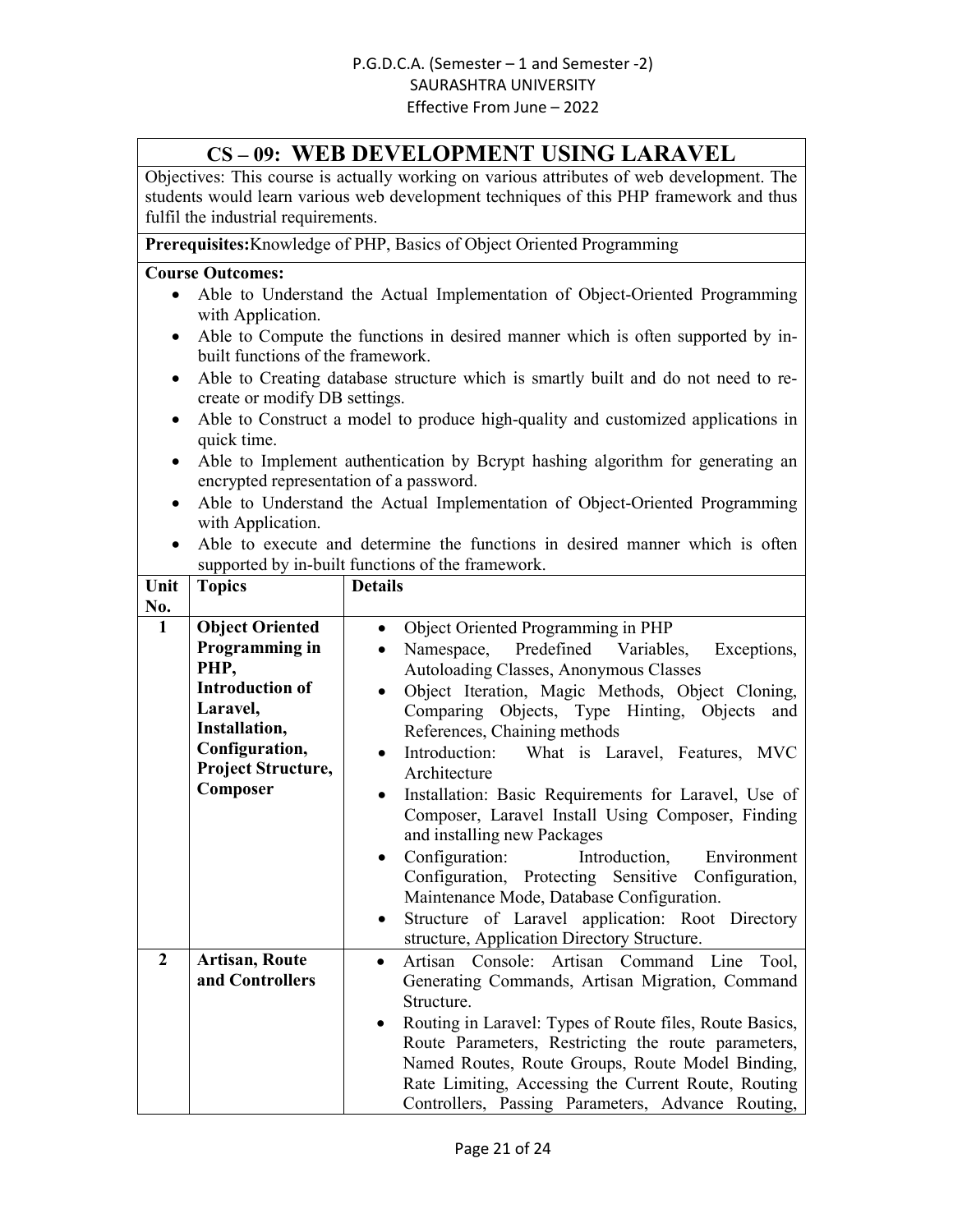#### P.G.D.C.A. (Semester – 1 and Semester -2) SAURASHTRA UNIVERSITY

|                         |                                                                          | Effective From June - 2022                                                                                                                                                                                                                                                                                                                                                                                                                                                                          |
|-------------------------|--------------------------------------------------------------------------|-----------------------------------------------------------------------------------------------------------------------------------------------------------------------------------------------------------------------------------------------------------------------------------------------------------------------------------------------------------------------------------------------------------------------------------------------------------------------------------------------------|
|                         |                                                                          | Handling HTTP exceptions, performing redirections,<br>Returning views.                                                                                                                                                                                                                                                                                                                                                                                                                              |
|                         |                                                                          | Controllers: Introduction, Basic Controllers, Using<br>$\bullet$<br>View, Request Parameters, Controller Middleware,<br>Resource Controller.                                                                                                                                                                                                                                                                                                                                                        |
| $\mathbf{3}$            | <b>Blade Template,</b><br>Form and<br><b>Validation</b>                  | Blade Template: Introduction, Components & Slots,<br>$\bullet$<br>Displaying Data, Control Structures, Including Sub-<br>Views, Stacks, Service Injection, Extending Blade,<br>Blade Operators, Creating a master view.<br>Forms: Creating Forms, Adding Labels, Generating<br>Inputs, Generating Buttons, Secret Inputs, CSRF<br>Token, Form Macros<br>Validation: Defining the Routes, Creating<br>The<br>$\bullet$                                                                               |
|                         |                                                                          | Controller, Writing The Validation Logic, Displaying<br>The Validation Errors, Array Validations, Creating<br>New Validators, Error Messages & Custom Errors<br>Available Validators: Accepted, After (Date), Alpha,<br>$\bullet$                                                                                                                                                                                                                                                                   |
|                         |                                                                          | Alpha Dash, Alpha Numeric, Array, Before (Date),<br>Between, Boolean, Date, DateFormat, Different, Digits,<br>Digits Between, E-Mail, Exists (Database), Image<br>(File), In, Integer, Max, Min, Not In, Numeric, Regular<br>Expression, Required, String Custom Validation Rules.                                                                                                                                                                                                                  |
| $\overline{\mathbf{4}}$ | <b>Migrations, SQL</b><br><b>Interaction and</b><br><b>Query Builder</b> | Migrations:<br>Database<br>Connections,<br>Generating<br>$\bullet$<br>Migrations, Migration Structure, Creating Tables &<br>Columns, Rolling Back Migrations, Column Modifiers,<br><b>Writing Seeders</b>                                                                                                                                                                                                                                                                                           |
|                         |                                                                          | SQL Interaction: Introduction, Running Raw SQL<br>$\bullet$<br>Queries, Database Transactions<br>Query Builder: Retrieving Results, Chunking Results,<br>Aggregates, Selects, Raw Expressions, Joins, Sub-<br>Query Joins, Where Clauses<br>Query Builder – Secure: Cross-site request forgery,<br>escaping content to prevent cross-site scripting, Avoid                                                                                                                                          |
|                         |                                                                          | SQL injection                                                                                                                                                                                                                                                                                                                                                                                                                                                                                       |
| 5                       | <b>Eloquent ORM</b><br>and API,<br><b>Authentication</b><br>and Security | Eloquent ORM Models: Defining Models, Table Name<br>$\bullet$<br>& Primary Keys, Timestamps, Retrieving Models,<br>Mass assignment, Inserting, Updating Models &<br>Deleting Models, Relationships, Collections, Mutators,<br>Soft deletion, Query Scopes<br>Relationships: One to One, Many to Many, Has many<br>$\bullet$<br>through, Polymorphic relations, Many to Many<br>polymorphic relations<br>API Resources: Introduction, Generating Resources,<br>$\bullet$<br><b>Writing Resources</b> |
|                         |                                                                          | API Authentication: Passport Tokens<br>$\bullet$<br>Authenticating users: Creating the user model, Creating<br>$\bullet$<br>the necessary database schema, Authentication routes                                                                                                                                                                                                                                                                                                                    |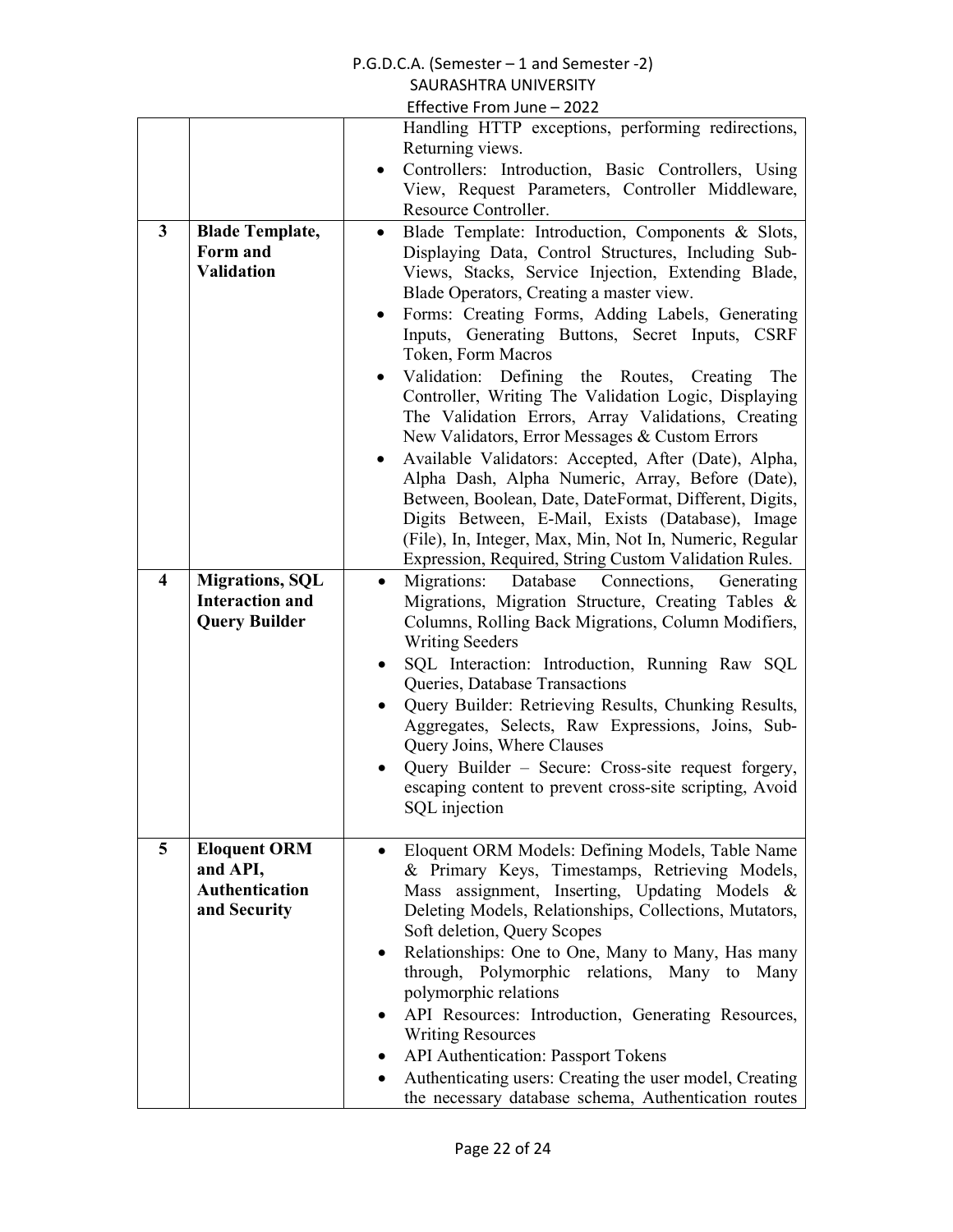| and views, Middleware, validating user input i.e. Form |  |
|--------------------------------------------------------|--|
| requests.                                              |  |
| Seminar - 5 Lectures<br>Expert Talk - 5 Lectures       |  |

Test - 5 Lectures

**Total Lectures: 60 + 15 = 75**

- 1. Laravel 5 Essentials, Martin Bean, Packet Publishing, ISBN 978-1-78528-301-7. (UNIT 2 to 5)
- 2. Laravel: Code Happy 2012, Dayle Rees published by Packt Publishing (UNIT 2 to 5)
- 3. Object-Oriented Programming with PHP5, December 2007, HasinHayder, Published by Packt Publishing.(UNIT 1)
- 4. Learning Laravel's Eloquent, 2015 by Francesco Malatesta published by Packt Publishing (Unit 5)
- 5. Online Laravel 5.x Documentation (https://laravel.com/docs/5.x)